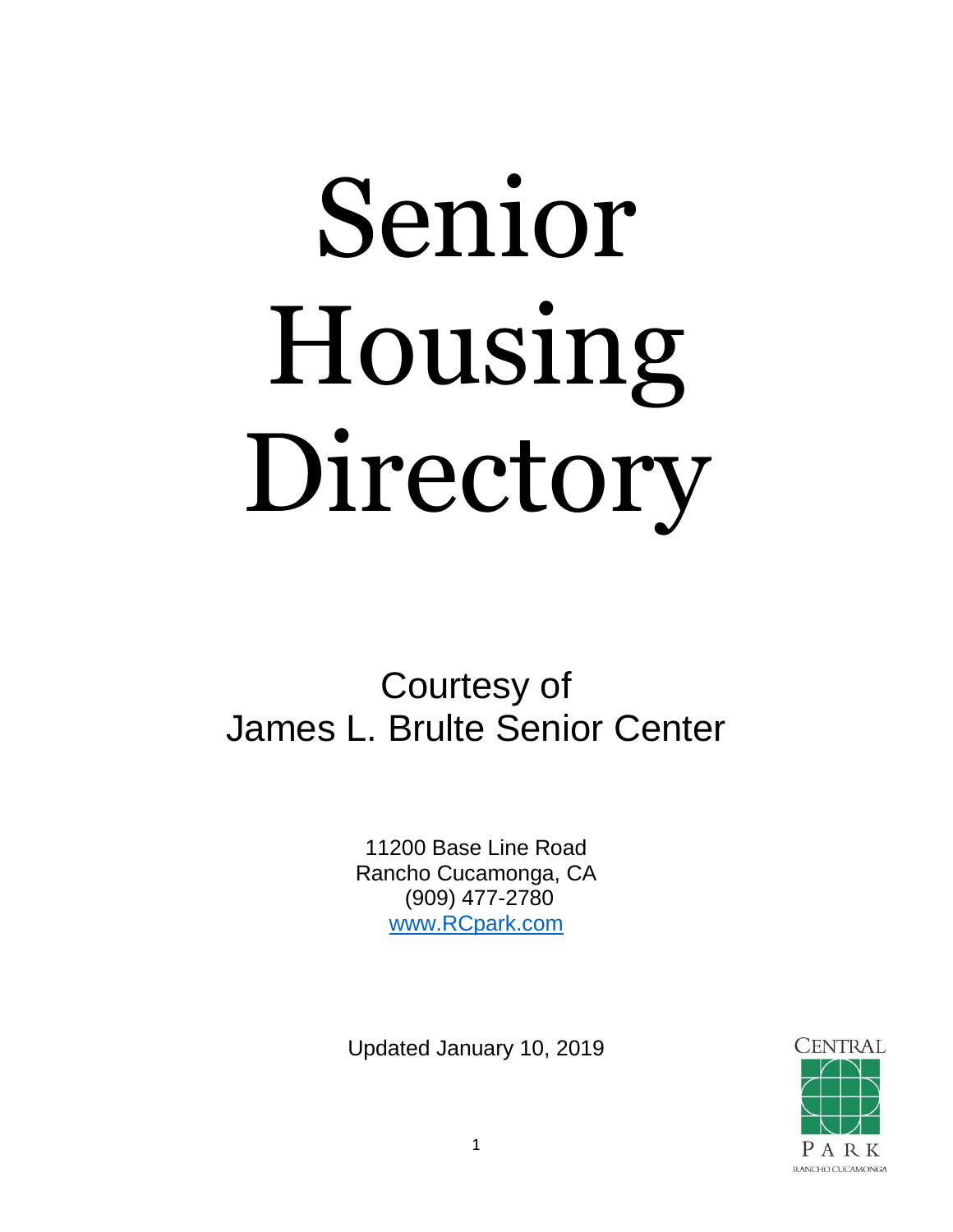# **Preface**

This booklet is designed to provide a quick reference guide for Senior's seeking to upgrade or modify their living arrangements. The following definitions are to clarify the types of housing available to ensure the best choice for you.

**Senior Apartments** are designed for those who are completely independent and who choose to live in a community with other seniors.

**Assisted Living** facilities cater to residents who range from the fairlyindependent to wheelchair-bound or frail/confused individuals. Services provided are as follows laundry services, medications assistance, bathing, dressing, and assistance with activities provided by the facility.

**Residential Care Facilities,** formerly Board and Care Homes, are residential type homes located in various communities licensed by the State of California for relatively small numbers of residents. In a family setting, these homes cater to those who might be frail or in need of limited assistance. Basic services such as laundry, and meals may be provided.

**Nursing / Convalescent Homes and Skilled Nursing Facilities** are for individuals that need 24-hour supervision. These facilities offer medical treatment under the supervision of State licensed nurses.

**Mobile Home Parks** are mixed age mobile home housing.

The descriptive information included in this booklet was provided by the facilities listed. Inclusion does not constitute an endorsement by the City of Rancho Cucamonga or its employees.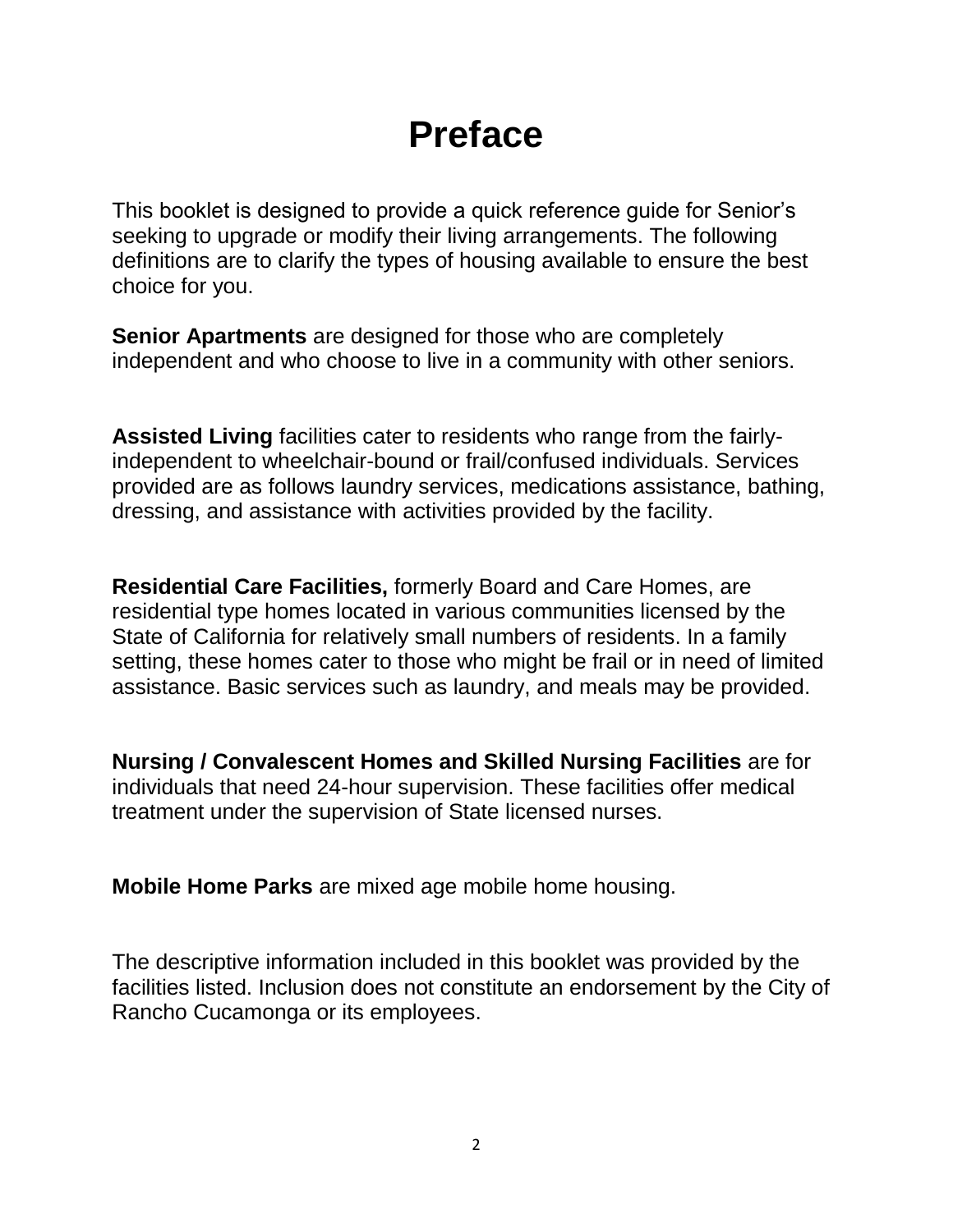# **Table of Contents**

### **Agency Information**

HUD approved apartment complexes and HUD housing information and additional agencies Pages

| Rancho Cucamonga / Alta Loma                        |             |
|-----------------------------------------------------|-------------|
| <b>Senior Apartments</b>                            | Pages 9-12  |
| <b>Assisted Living</b>                              | Page 13     |
| <b>Residential Care Facilities</b>                  | Pages 14-15 |
| Nursing/Convalescent Homes/Skilled Nursing Facility | Pages 16-17 |
| <b>Mobile Home Parks</b>                            | Pages 18-19 |
| <b>Upland</b><br><b>Senior Apartments</b>           | Page 20     |
| <b>Assisted Living</b>                              | Page 21     |
| Nursing/Convalescent Homes/Skilled Nursing Facility | Page 22     |
| <b>Mobile Home Parks</b>                            | Page 22     |
| <b>Ontario</b><br><b>Senior Apartments</b>          | Pages 23-25 |
| <b>Assisted Living</b>                              | Page 25     |
| <b>Residential Care Facilities</b>                  | Page 26     |
| <b>Mobile Home Parks</b>                            | Page 26     |
| Nursing/Convalescent Homes/Skilled Nursing Facility | Pages 26-28 |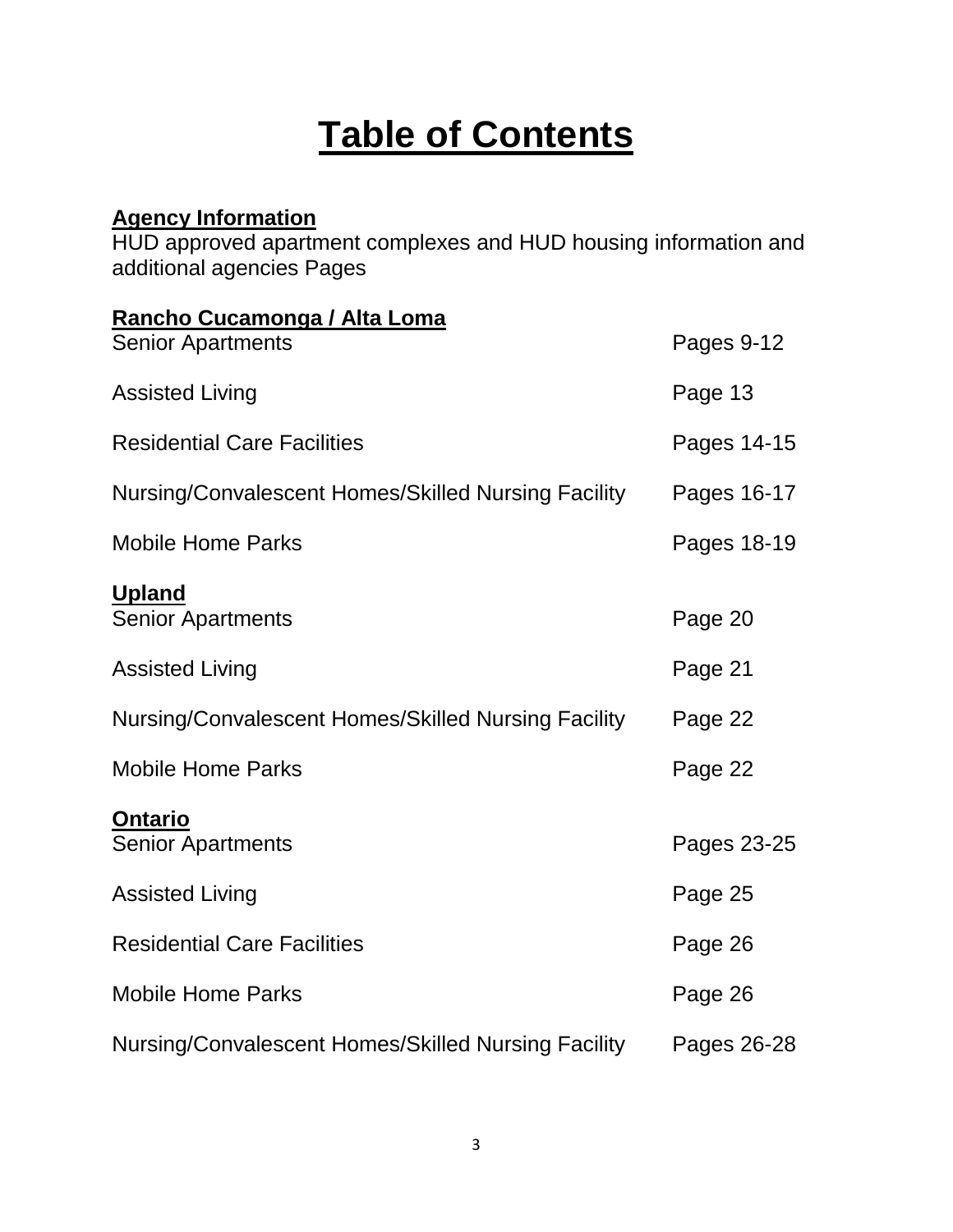# **Table of Contents**

| <b>Montclair</b>                                      |             |
|-------------------------------------------------------|-------------|
| <b>Senior Apartments</b>                              | Page 29     |
| <b>Assisted Living</b>                                | Page 29-30  |
| Nursing/Convalescent Homes/Skilled Nursing Facility   | Pages 30    |
| <b>Mobile Home Parks</b>                              | Page 31     |
| <b>Chino</b><br><b>Senior Apartments</b>              | Page 32     |
| <b>Assisted Living</b>                                | Page 33     |
| <b>Residential Care Facilities</b>                    | Pages 33    |
| Nursing/Convalescent Homes/Skilled Nursing Facility   | Pages 34    |
| <b>Mobile Home Parks</b>                              | Pages 34-35 |
| <b>Fontana</b><br><b>Senior Apartments</b>            | Pages 35-36 |
| <b>Assisted Living</b>                                | Pages 37-38 |
| Nursing/Convalescent Homes/Skilled Nursing Facility   | Page 38     |
| <b>Mobile Home Parks</b>                              | Pages 38-39 |
| <b>Claremont / La Verne</b><br><b>Assisted Living</b> | Pages 39-40 |
| <b>Residential Care Facilities</b>                    | Page 41     |
| Nursing/Convalescent Homes/Skilled Nursing Facility   | Pages 41-42 |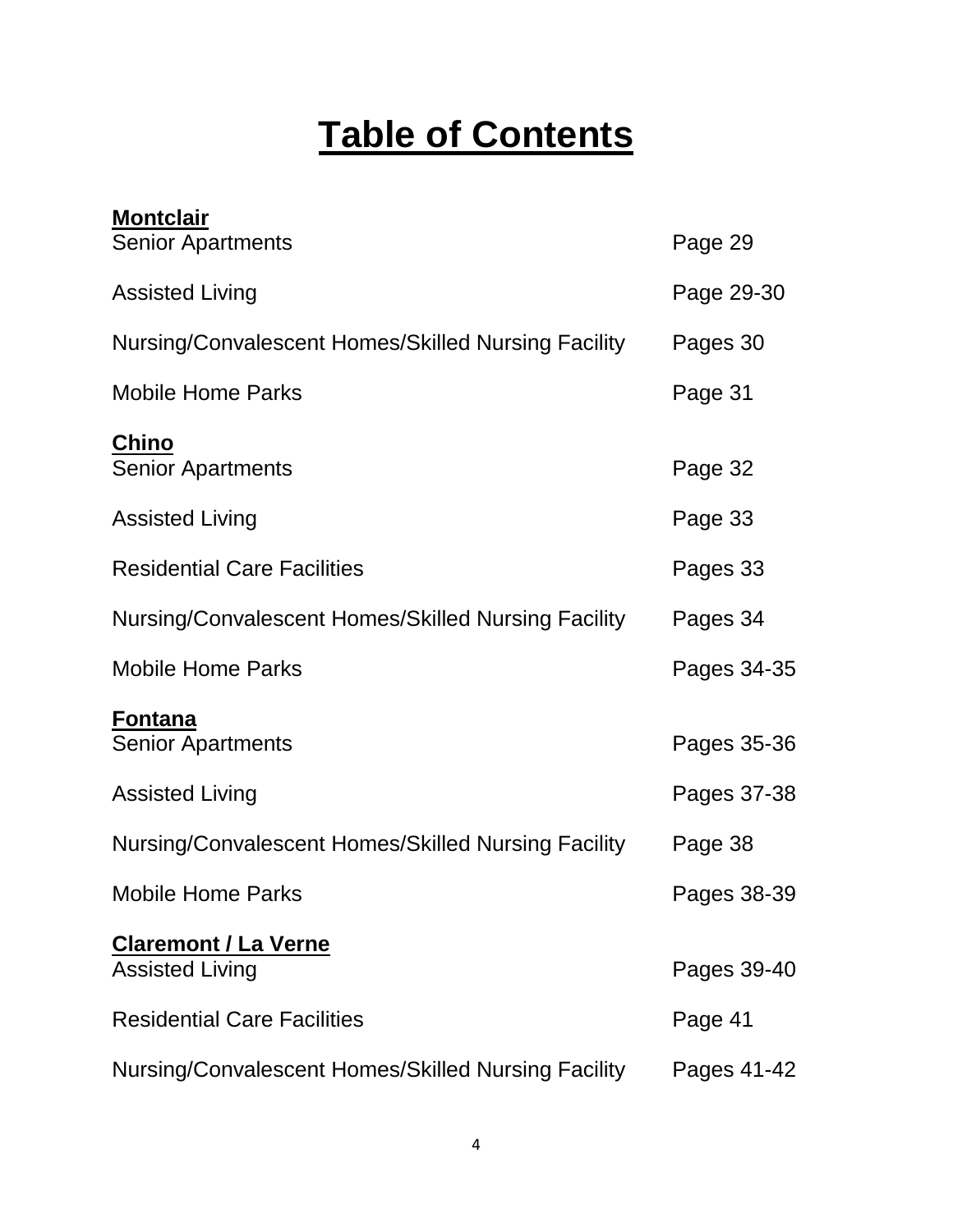# **Agency Information**

### **Department of Housing and Urban Development (HUD)**

HUD Senior Information Website Maintained by the US Government HUD Office, contains general information about senior housing throughout the United States. [http://portal.hud.gov/hudportal/HUD?src=/topics/information\\_for\\_senior\\_citi](http://portal.hud.gov/hudportal/HUD?src=/topics/information_for_senior_citizens) [zens](http://portal.hud.gov/hudportal/HUD?src=/topics/information_for_senior_citizens)

### **Housing Authority of San Bernardino County**

Central Office **Phone: (909) 890-0644** 672 S. Waterman Ave San Bernardino, CA 92408

*Important message for Waitlist Applicants*: *The Housing Authority is currently pulling a high volume of applicants from the housing choice voucher tenant-based waitlist. File the process as quickly as possible however due to the high volume please allow a Minimum of 60-90 days from the date of your eligibility appointment to receive a written notice regarding your status.* [www.hacsb.com](http://www.hacsb.com/)

**Housing Authority of San Bernardino County (Section 8)** 

424 North Lemon Ontario, CA 91764 Phone: (909) 983-1318 [www.hacsb.com/section8htm](http://www.hacsb.com/section8htm)

Once an eligible candidate is approved for the Section 8 Program, they will spend no more than 30% of their income on rent so long as they live in a HUD certified dwelling or a HUD housing complex. There is also a voucher program wherein an individual may choose to live anywhere and, based on guidelines set-up by HUD, will receive the equivalent assistance allowed in the Section 8 Program. An individual can apply only when the Housing Authority is accepting applications (announcements are published in newspapers, etc.). The wait for assistance may be a year or longer. Contact your local HUD office for further information.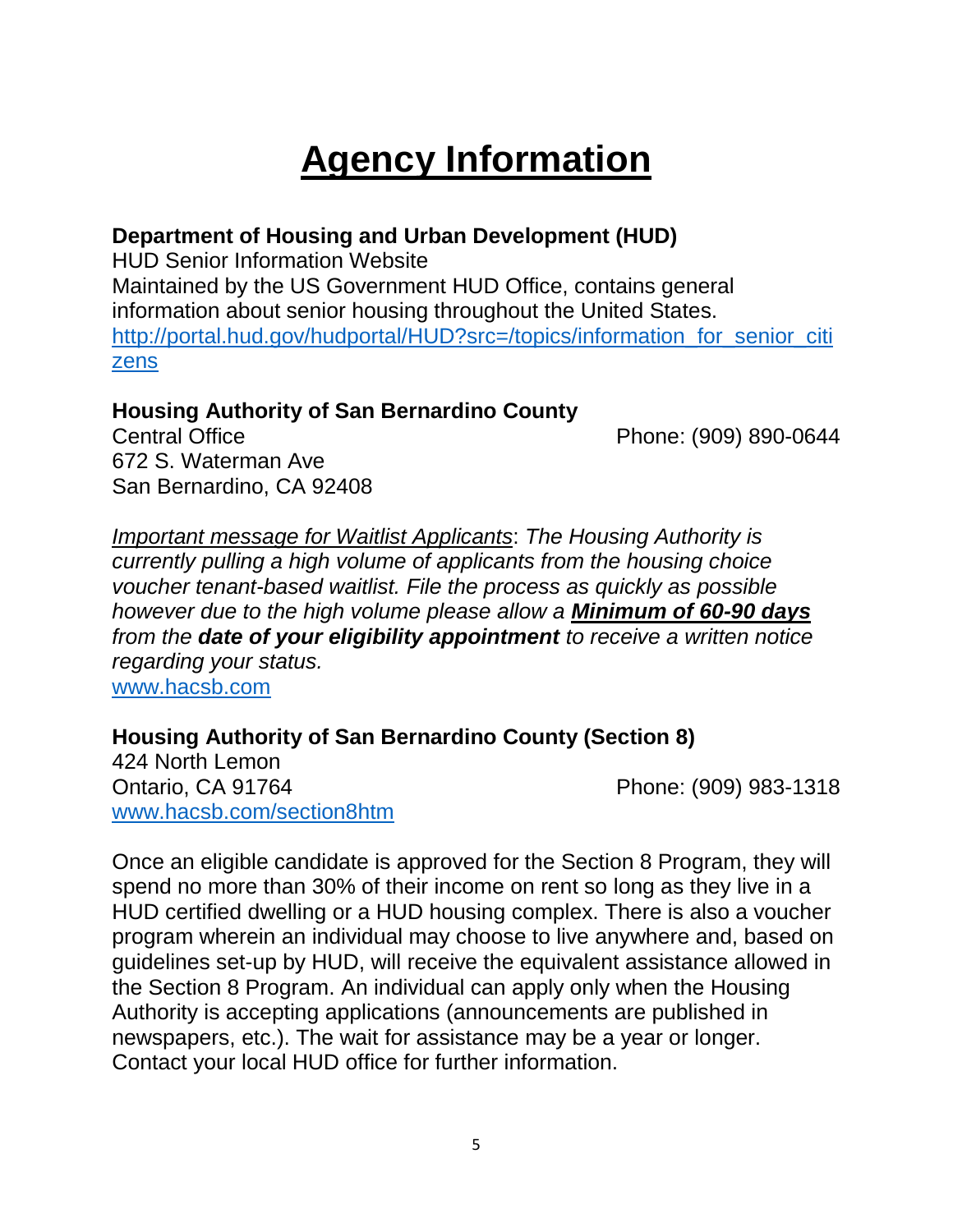### **Eligibility Requirements/HUD Income Levels (Section 8 Only)**

| <b>Family Size</b> | Very-Low |
|--------------------|----------|
|                    | Income   |
| 1 Person           | \$33,150 |
| 2 Persons          | \$37,900 |
| 3 Persons          | \$42,600 |
| 4 Persons          | \$47,350 |
| 5 Persons          | \$51,150 |
| 6 Persons          | \$54,950 |
| 7 Persons          | \$58,700 |
| 8 Persons          | \$62,500 |

### **HUD Senior Apartment Complexes**

| <b>Ontario:</b> | <b>The Grove</b><br>207 West "H" Street<br>Ontario, CA 91762<br>(909) 983-3525            |
|-----------------|-------------------------------------------------------------------------------------------|
| <b>Rialto:</b>  | South Pointe Villa<br>302 West Merrill Avenue<br>Rialto, CA 92376<br>(909) 874-9110       |
| Upland:         | <b>Sycamore Terrace</b><br>1301 San Bernardino Road<br>Upland, CA 91786<br>(909) 946-2811 |
| <b>Upland:</b>  | Coy D. Estes Senior Apts.<br>260 North 3rd Avenue<br>Upland, CA 91786<br>(909) 981-7160   |
| Chino:          | Old Timers Center of Chino<br>12855 Oaks Ave.<br>Chino, CA 91710<br>(909) 591-3244        |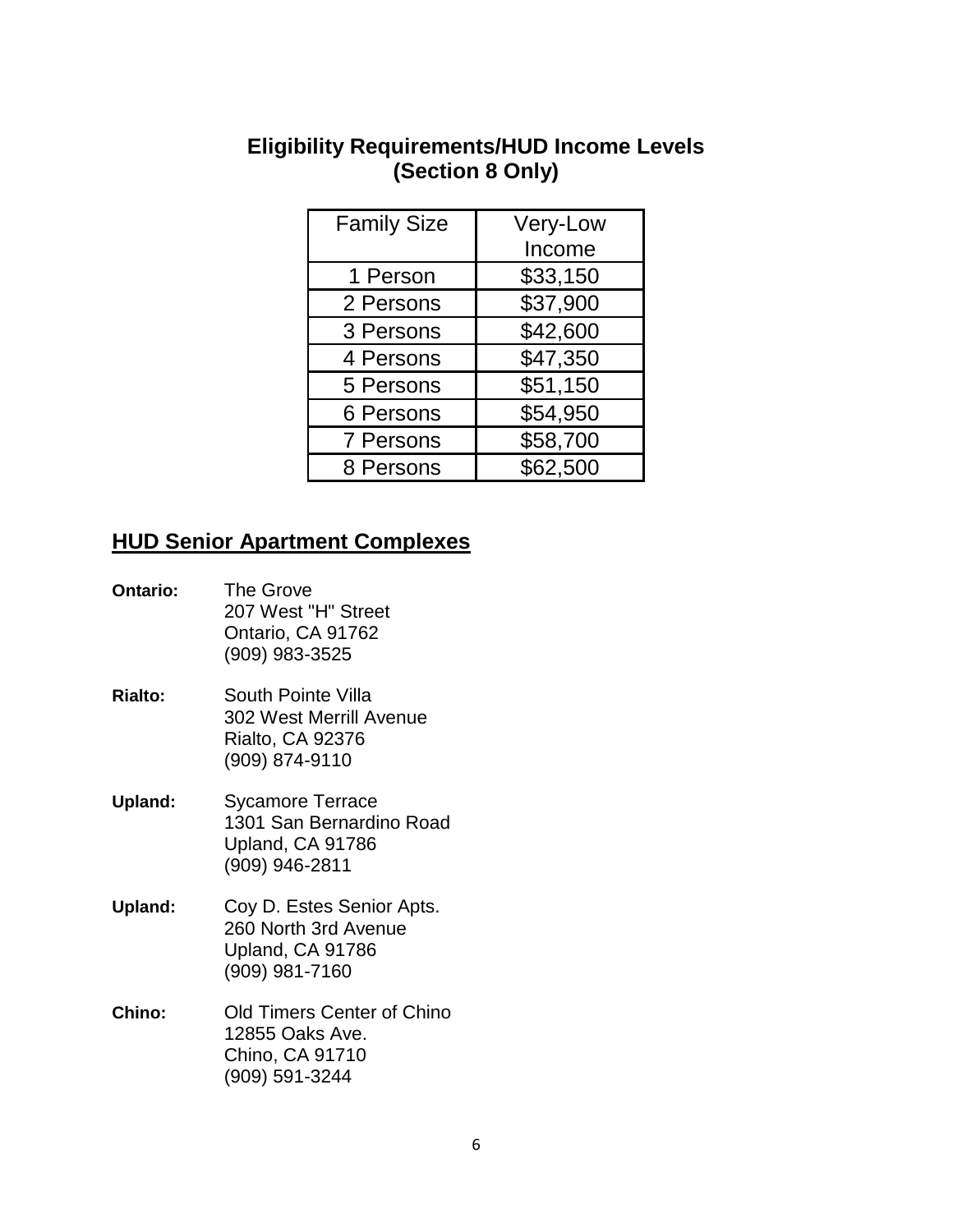# **Additional Agencies**

### **California Retirement Registry**

1-800-777-7575

The California Retirement Registry is here for assistance in choosing a convalescent, board and care, or retirement home. Licensed by the California Department of Health Services, this service provides, free of charge, information and referrals for housing offering 24-hour emergency care.

Based on an annual inspection and rating, California Retirement Registry can then recommend the most appropriate accommodations as well as finding available vacancies.

### **Inland Fair Housing Mediation Board**

1500 S. Haven Ste. 100 Ontario, CA 91762 (909) 984-2254

Inland Mediation can assist in providing information and mediation in regard to such services as applying for ADA certification, problems with the local transit system, applying for HUD certified housing, shared housing programs and many other housing issues.

### **California Community Care Licensing Division**

http://www.ccld.ca.gov/Default.htm

A service of the California Department of Social Services, the office provides information on current state licensed facilities, applicable laws and regulations. The site also allows individuals to make complaints about facilities and report suspected abuse

of patients. Facility inspection files are available to the public through regional and county offices. Site offers contact information for subordinate offices.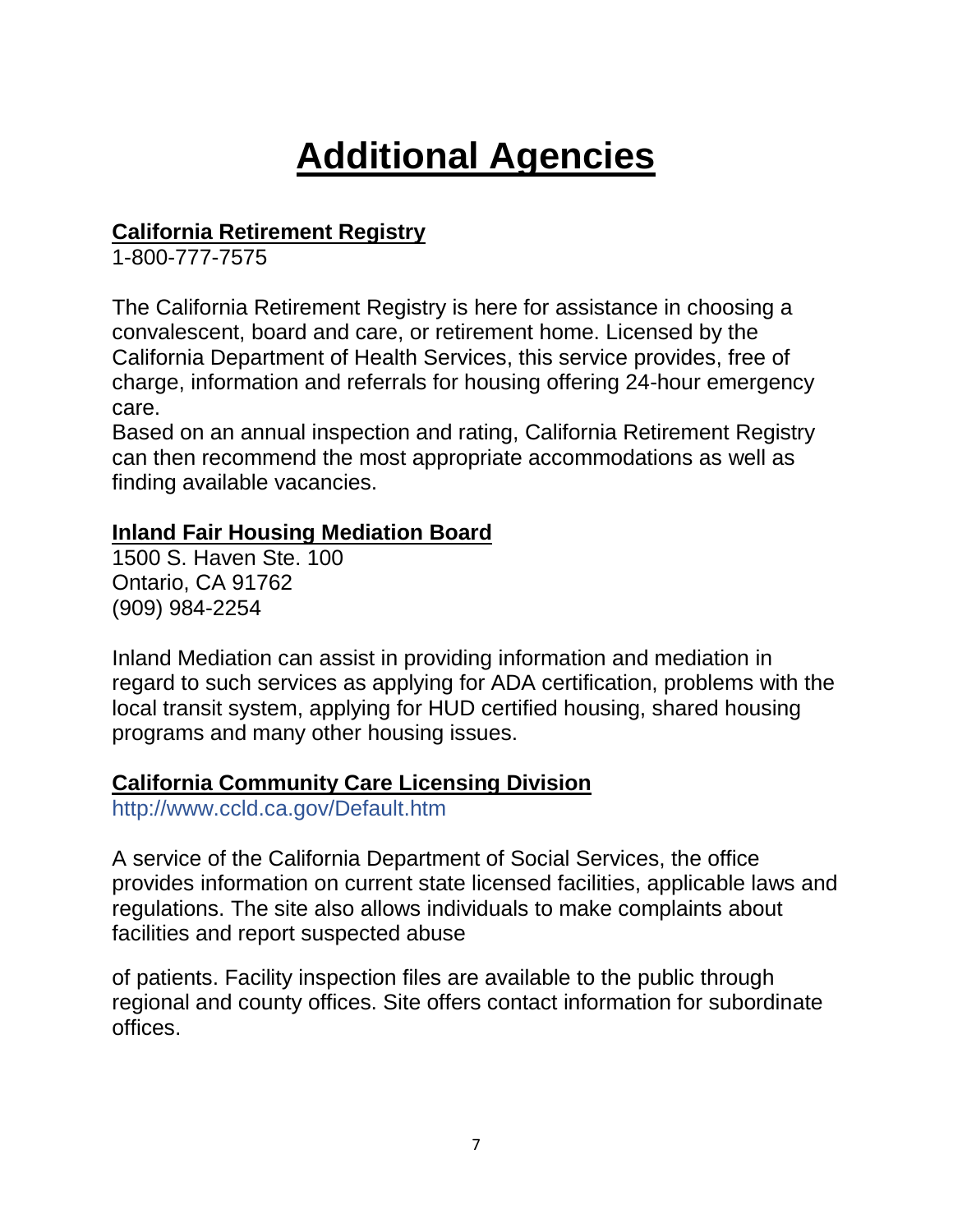### **California Quality Care**

http://www.calqualitycare.org

A partnership between the University of California, San Francisco and the California Healthcare Foundation, the site provides information about facility features, amenities, and services. Listed facility ratings are based on State and Federal Government reports and recognized accrediting organizations. Due to the nature of government reporting, ratings may be over a year old.

### **California Department of Aging**

http://www.aging.ca.gov

The California Department of Aging (CDA) administers programs that serve older adults, adults with disabilities, family caregivers, and residents in long-term care facilities throughout the State. The Department administers funds allocated under the federal Older Americans Act, the Older Californians Act, and through the Medi-Cal program.

### **Los Angeles County Community and Senior Services**

http://css.lacounty.gov

Community and Senior Services (CSS) investigates abuse claims against the senior and disabled population, provides nutrition and other lifeenhancing services to seniors. They offer mediation services to avoid court filings.

### **San Bernardino Department of Aging and Adult Services**

http://hss.sbcounty.gov/daas

The Department of Aging and Adult Services (DAAS) is a San Bernardino agency dedicated to helping seniors and at-risk individuals to improve or maintain choice, independence and quality of life. The department works to ensure seniors and adults with disabilities have the right to age in place in the least restrictive environment!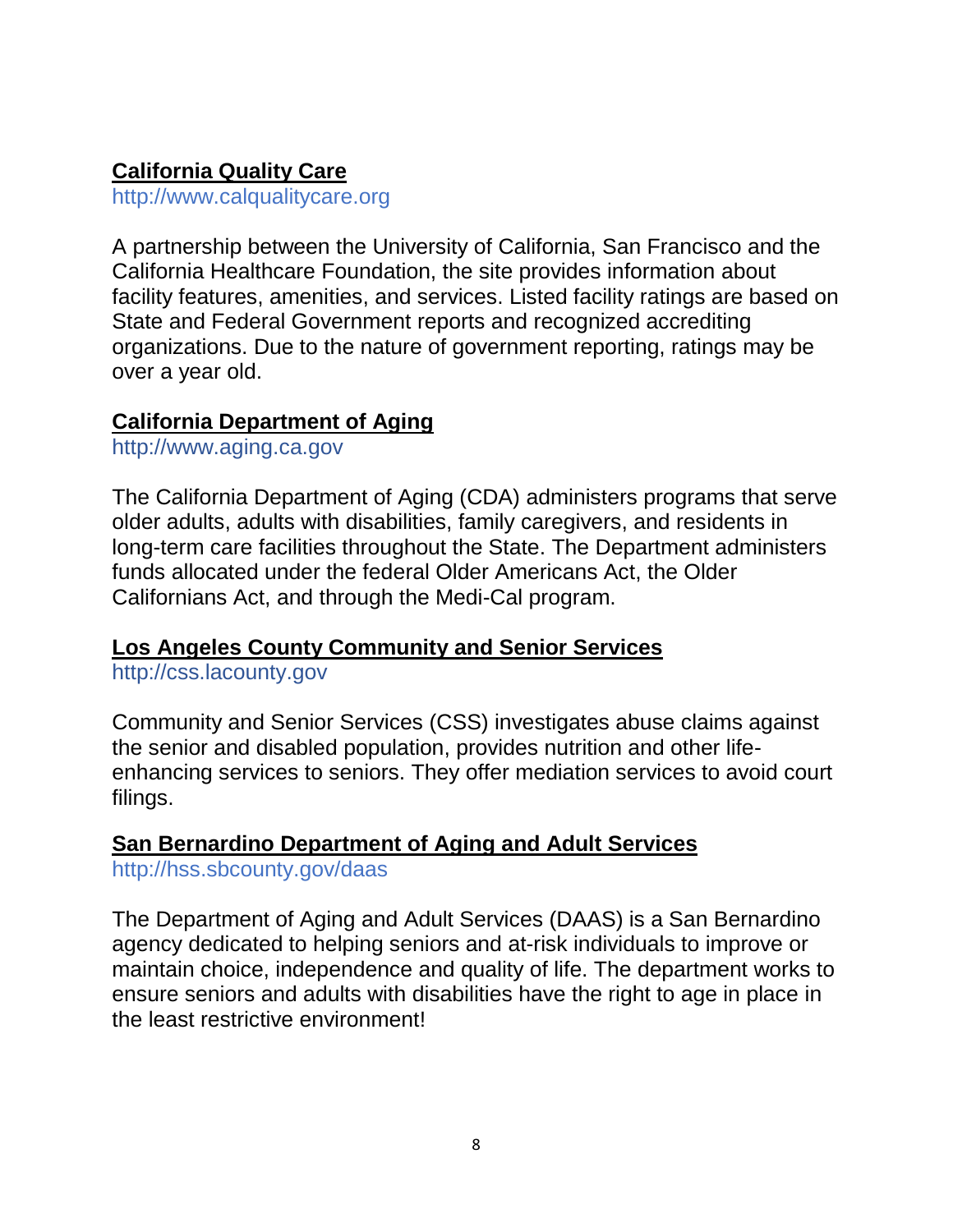# **Rancho Cucamonga / Alta Loma** *Senior Apartments*

### **Fountain Glen at Terra Vista 55+**

7980 Mayten Ave. **Phone: (909) 989-8716** Rancho Cucamonga, CA 91730 Number of Total Units: 216

Fountain Glen at Terra Vista is a rental community designed especially for the active lifestyle of adults 55 years of age and better. One and two bedroom / one and two bath floor plans, private balconies, elevator service and central mail and laundry centers, every apartment home is furnished with gas stove, microwave, dishwasher and refrigerator, central heat and air conditioning and washer/dryer connections. Pets are welcome (restrictions apply). [www.fountainglenterravista.com](http://www.fountainglenterravista.com/)

### **Alta Loma Senior Community Living**

9601 Lomita Court **Phone: (909) 945-5055** Rancho Cucamonga, CA 91701 Number of Total Units: 232

Independent living includes: Total independence, activities, heated pool and spa. Small pets welcomed. *Approved for Section 8 (H.U.D.)* 

### **Heritage Pointe**

8590 Malven Ave. **Phone: (909) 948-7579** Rancho Cucamonga, CA 91730 Number of Total Units: 49

Designated for seniors 55 and older, the complex has an on-site laundry facility, computer lab, resident services and activities, outdoor BBQs, scheduled shopping and medical transportation days and a residentmaintained Rose Garden.

http://www.liveatheritagepointe.com

### **Monterey Village**

10244 Arrow Route Phone: (909) 980-7235 Rancho Cucamonga, CA 91730 Number of Total Units: 224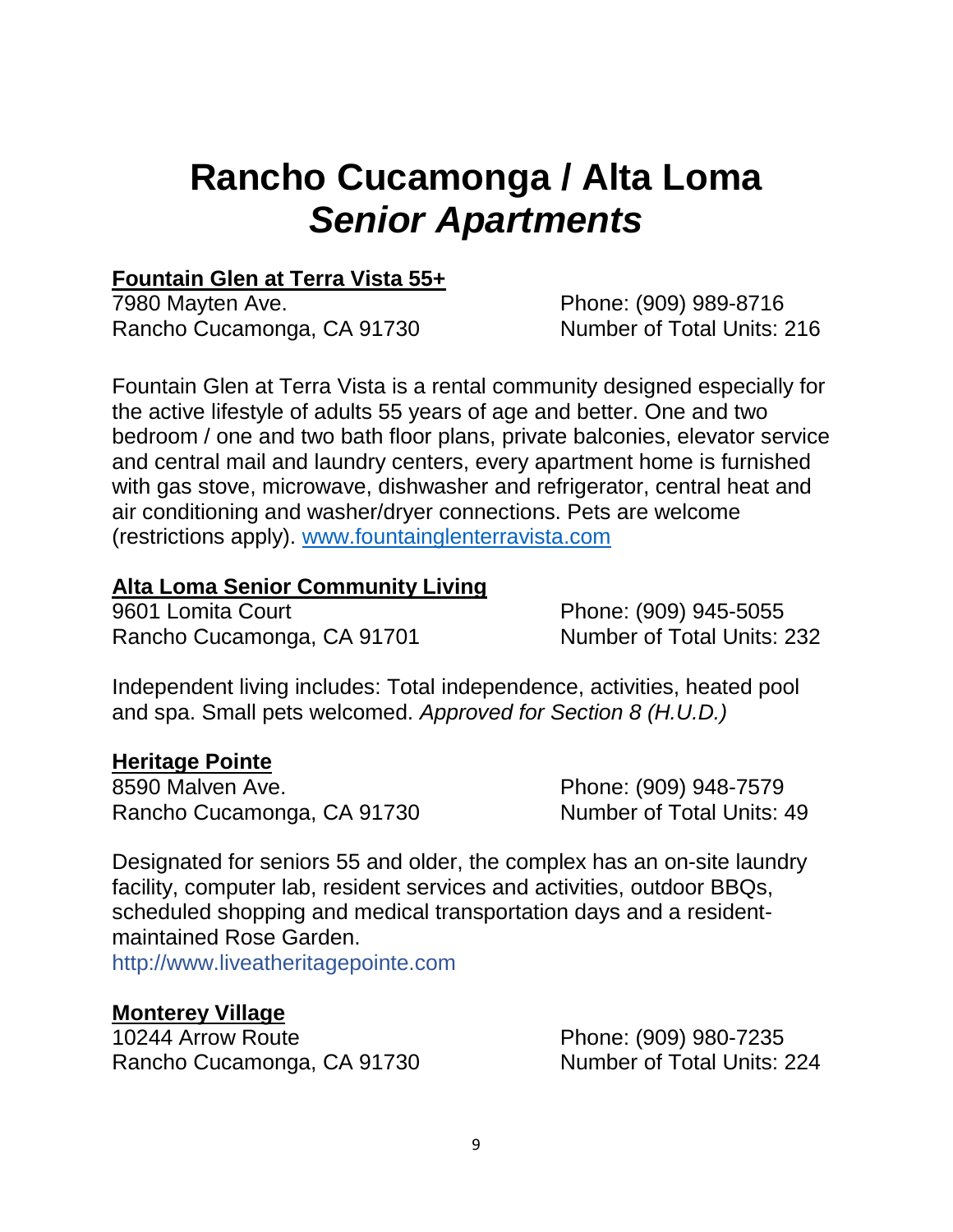One and two bedroom apartments with A/C, balcony/patio, covered parking, wheel-chair access, dishwasher, stove, microwave, full size washer/dryer hook-ups, fire-place, pet friendly (cats only), some paid utilities, walk-in closet, emergency maintenance, storage, fitness center, gated entrance, laundry facility, playground, public transportation, 2 swimming pools, tennis courts and hot tubs/spa. After school program available. Handicapped units are available.

### **Mountainside**

9181 Foothill Blvd. Phone: (909) 989-9363 Rancho Cucamonga, CA 91730 Number of Total Units: 384

One and two-bedroom apartments with A/C, dishwasher, some utilities paid (water, trash, sewer), emergency maintenance, extra storage, garage, gated access, laundry facility, playground, public transportation, swimming pool, hot tub/spa and covered parking. http://www.liveatmountainside.com

### **Olen Jones**

7125 Amethyst Avenue Phone: (909) 373-8555 Rancho Cucamonga, CA 91701 Number of Total Units: 95

One and two bedrooms for 55+ independent living and is section 8 approved. Small pets are welcome. Grounds are beautifully landscaped, with a community club house. Washers and dryers in each unit along with refrigerator, stove and garbage disposal.

<http://www.northtownhousing.com/olenjones.html>

### **Rancho Verde Village**

8837 Grove Ave. 2010 12:00:00 Phone: (909) 981-8121 Rancho Cucamonga, CA 91730 Number of Total Units: 248

Their community plan provides apartments and flats with emergency maintenance, extra storage, garage, gated access, laundry facility, public transportation, playground, swimming pool, hot tub, covered parking, BBQpicnic areas, disability access and some pets. http://www.liveatranchoverdevillage.com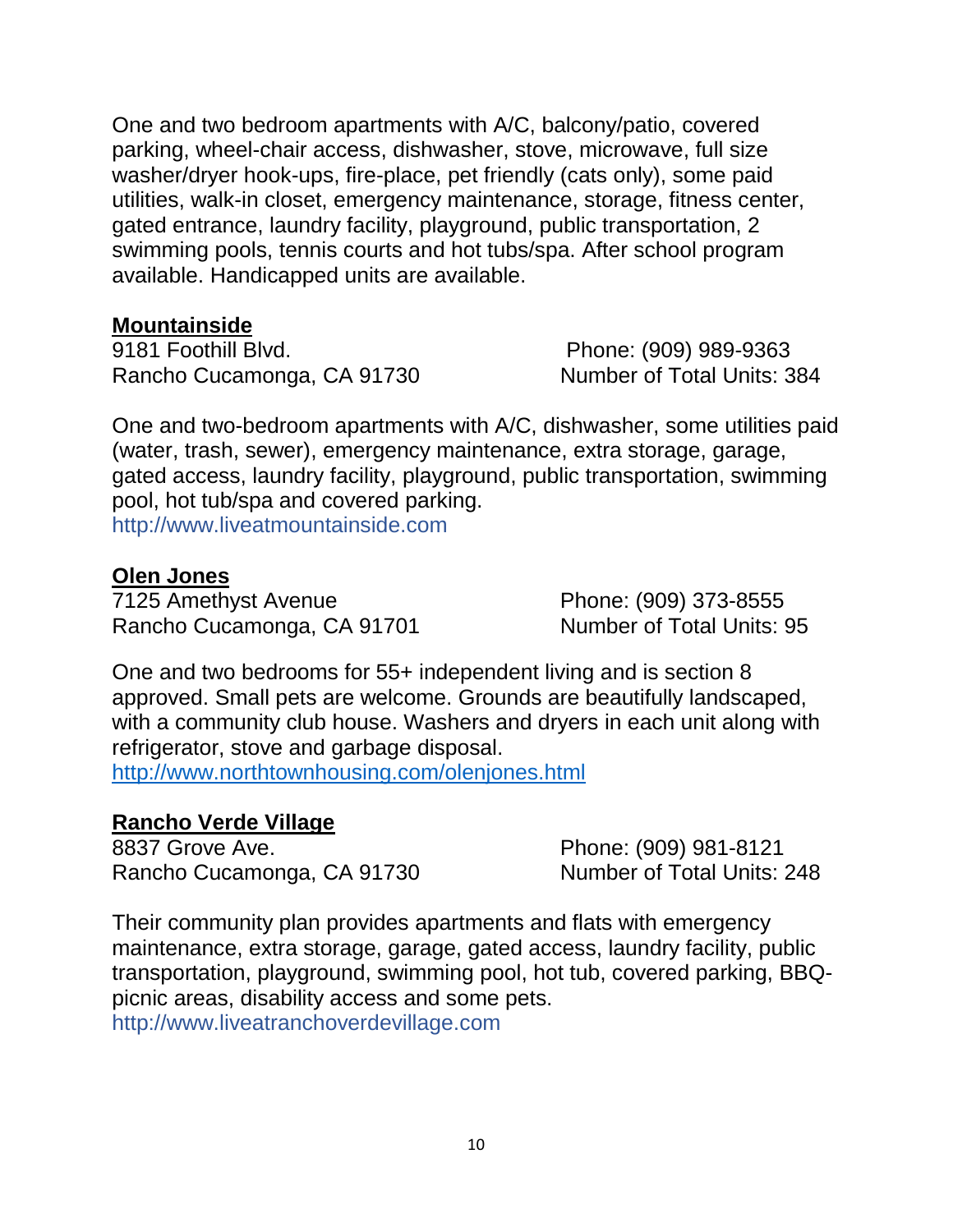### **Rudolph-Hendrickson**

6628 Amethyst Ave. Phone: (909) 980-4875 Rancho Cucamonga, CA 91737 Number of Total Units: 168

Active seniors 55 and older welcomed. Includes pool, spa, clubhouse and BBQ areas. Planned activities within complex, including shuffleboard. Elevator and transportation services provided. Small pets are welcome. *Approved for Section 8 (H.U.D.)*

### **Sycamore Springs**

7127 Archibald Ave Phone: (909) 989-7866 Alta Loma, Ca 91701 Number of Total Units: 240

They provide one and two-bedroom apartments. All apartments are furnished with A/C, dishwashers, washers/dryers connections. Water, trash, sewer and gas are paid. Gated community, pool/spa, one and two car garages, patios/balconies, large enclosed backyards, laundry facilities are also available.

http://www.liveatsycamoresprings.com

### **Valencia Commons Retirement Living**

6729 Hermosa Avenue Phone: (909) 481-5440 Rancho Cucamonga, CA 91701 Number of Total Units: 117

One and two-bedroom apartments and studios are available. A resident manager is on site 24 hours a day. Includes free on-site laundry facility, meals and snacks, utilities, weekly housekeeping, activities and transportation. Pet friendly.

http://www.valenciacommons.com

### **Villa Pacifica Senior Apartments**

9609 Base Line Road Phone: (909) 483-1534 Rancho Cucamonga, CA 91730 Number of Total Units Available: **NONE** *Waitlist Closed*

For seniors 55+, units include one and two-bedroom apartments, laundry facilities, recreation and activity room, shopping nearby. Convenient bus service. *Approved for Section 8 (H.U.D.).*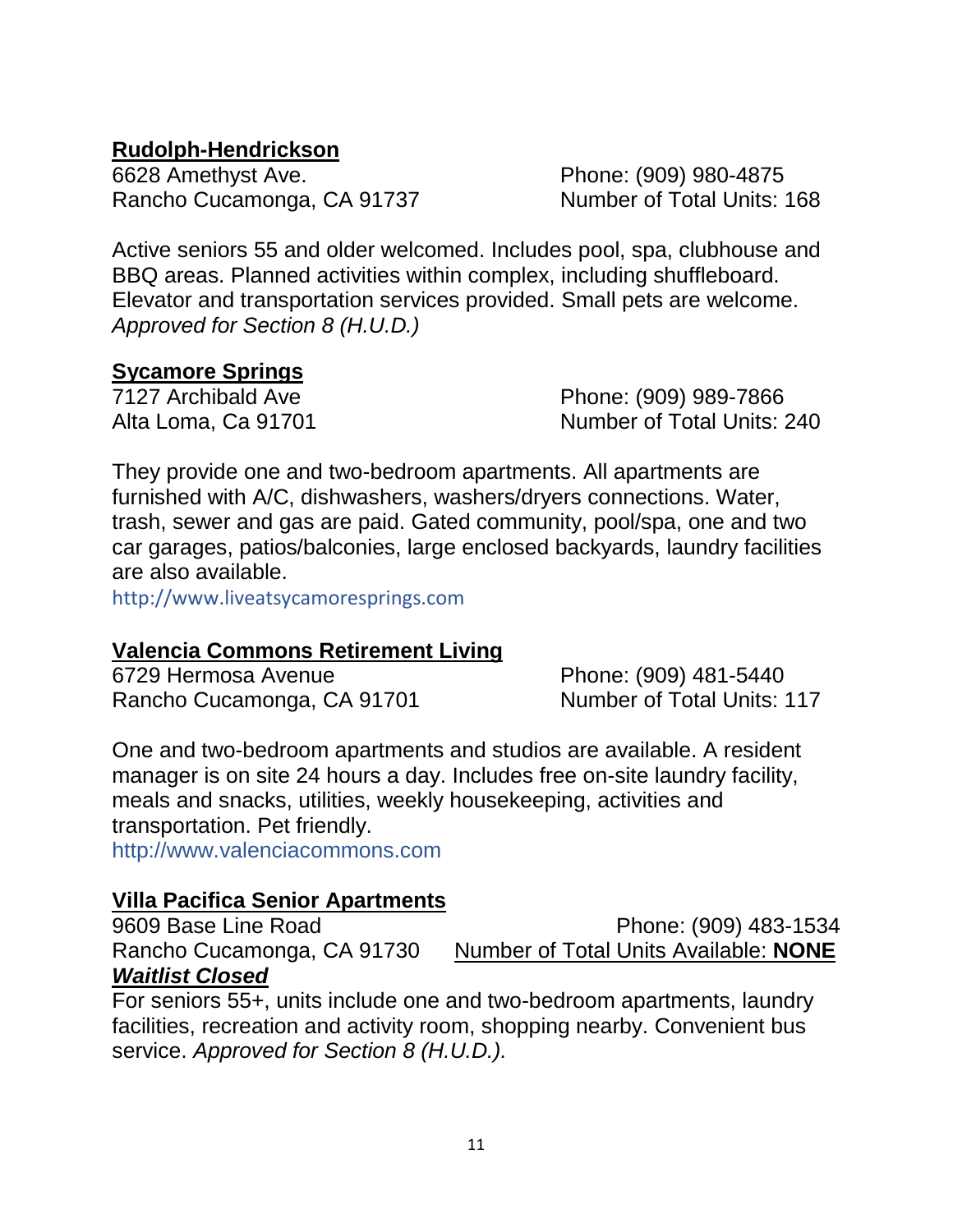### **Villa Pacifica Senior Apartments II**

7418 Archibald Ave. Phone: (909) 297-3191 Rancho Cucamonga, CA 91730 Number of Total Units Available: **60**

One and two-bedroom apartments, on-site laundry facilities, assigned parking, refrigerator and stove, pet/smoke free. Utilities paid for: water, hot water, trash & sewer. Age restriction 62+. http://villapacificaseniors.com

### **Village on the Green**

9400 Fairway View Place Phone: (909) 476-9400 Rancho Cucamonga, CA 91730 Number of Total Units: 200

Apartment for Active Adults. Six floor plans available, 520 ft. to 1,215 ft. Gated community includes clubhouse and wellness center, golf course view patios, picnic area, walking paths, gardens, and swimming pool. Lower rent and pet friendly.

http://www.villageonthegreenapts.com

### **Sun Set Heights**

6230 Haven Ave Phone: (909) 980-3106 Alta Loma, Ca 91737 Number of Total Units Available: **NONE**

### *Waitlist Closed*

Beautiful landscaped with a community club house, washer/dryer connections, dishwasher, private balconies, laundry facility, central A/C and heating. Daily scheduled activities, limited transportation provided.

### *TIP:*

The Senior Gateway is a one-stop website intended to provide seniors, their families, and caregivers with the information they need to connect to helpful services and re-sources, to find answers, and solve problems. Find information on such topics as:

- Avoiding and Reporting Abuse & Neglect
- Preventing Fraud, Financial Abuse & Common Scams
- Health Care Information
- Your Rights
- 

• Other Resources http://www.seniors.ca.gov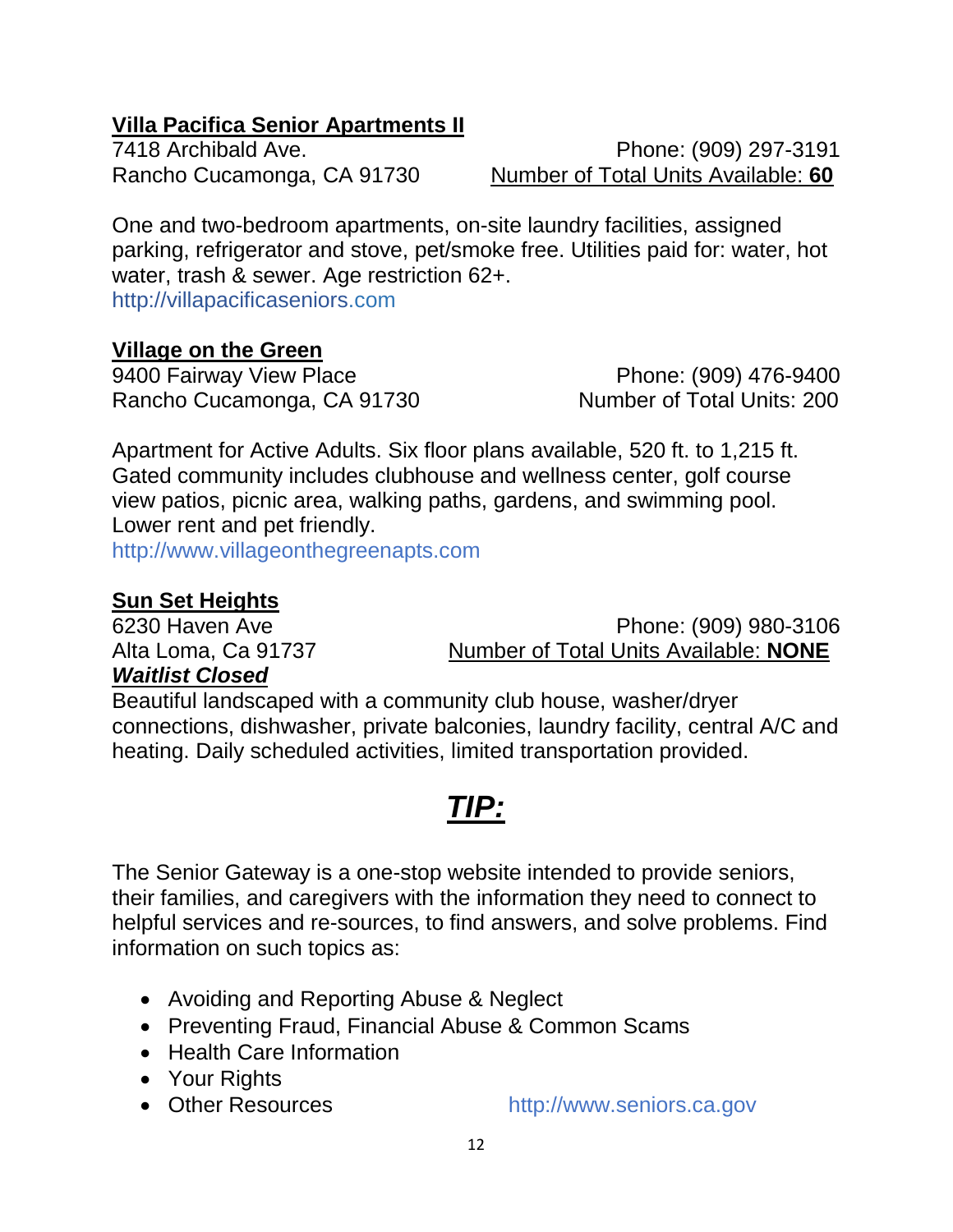# *Assisted Living*

### **Sunlit Gardens**

Alta Loma, CA 91701 **Alta Loma, CA 91701 Available: NONE** 

9428 19th St. Phone: (909) 481-2600

Assisted daily living includes: escorting, assistance with dressing, bathing and grooming, assistance with meals and medications, incontinence assistance, beauty salon/barber shop, laundry and housekeeping. Rooms have A/C and heating, and the grounds have secured outdoors/courtyard. Facility is private pay only. [http://www.sunlitgardens.org](http://www.sunlitgardens.org/)

### **Sunrise Assisted Living**

9519 Baseline Rd. Phone: (909) 941-3001 Rancho Cucamonga, CA 91730 Capacity: 59 units State License Number 366403906. Available: **NONE** 

Private or companion suites complete with full bath and a choice of floor plans, Emergency call response system in each suite, Elegant community dining room private dining room for family or guests, 24-hour bistro Wraparound porch and terrace Sunroom Media, tv and living room areas, Beautifully manicured landscaping and gardens, Outdoor areas to walk and relax in, Comfortable quality furnishings and artwork, Fire safety system, Full-service beauty/barber shop (additional fee), All utilities, phone and TV hook-up (monthly phone and TV service not included), Three delicious, well-balanced meals served daily, a variety of menu choices, Snacks available throughout the day, Weekly housekeeping and daily trash removal. Provide basic cable. Pet friendly. Weekly personal laundry and linens (except dry cleaning), Social, educational, devotional and recreational programs, Scheduled group transportation, Daily afternoon socials, Concierge service, Trained staff available 24 hours a day, Social and educational programs for families, Scheduled resident and family meetings, Monthly wellness visits by a licensed nurse, Personal hygiene and grooming, Showering or bathing, Dressing and clothing selection, Socialization and activities, Medication coordination, Mobility and transferring, Continence management, Monitoring of safety, assistance with eating. [http://www.sunriseseniorliving.com](http://www.sunriseseniorliving.com/)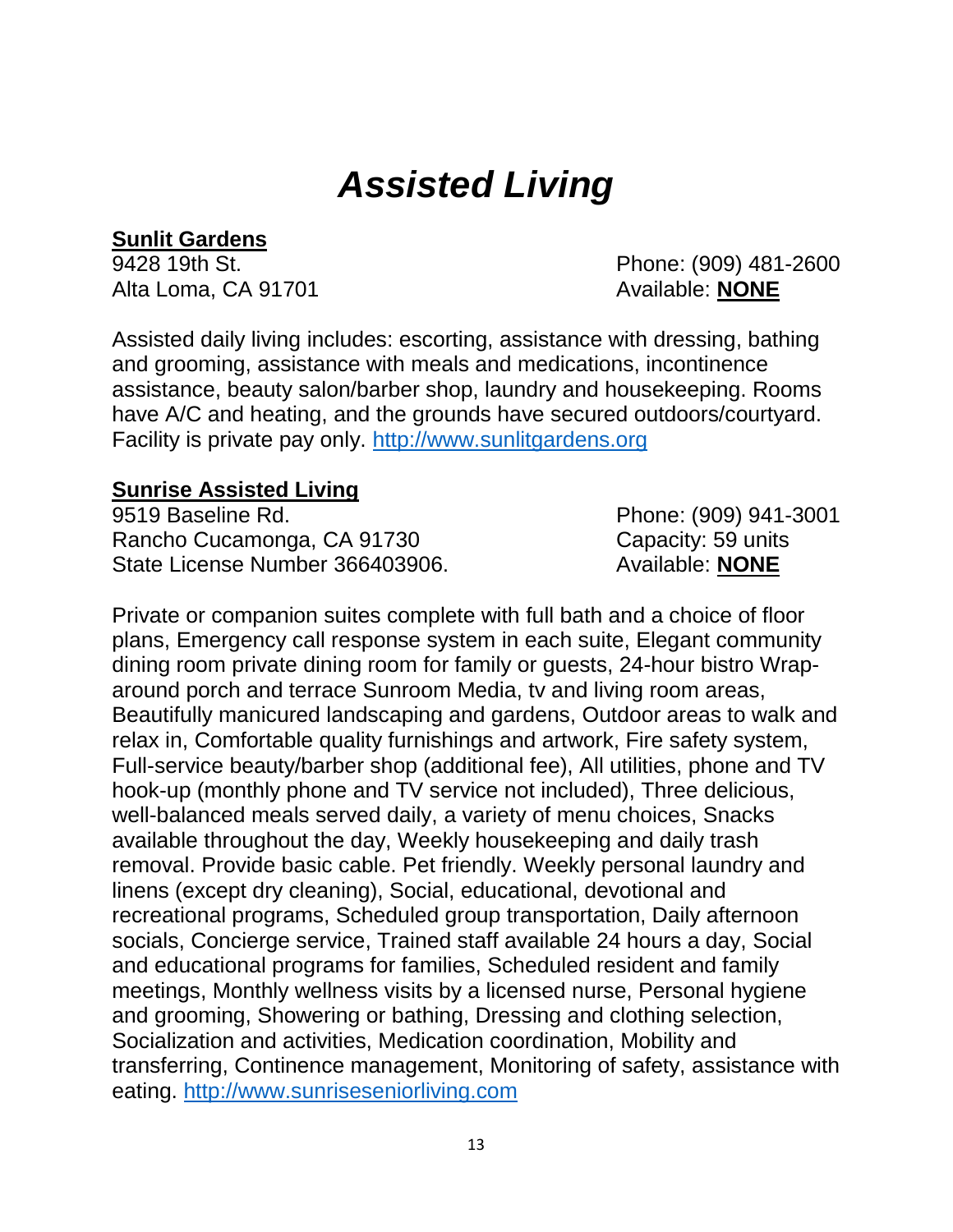# *Residential Care Facilities*

### **Alta Loma Board and Care**

6368 Moonstone Ave. Phone: (909) 941-8459 Rancho Cucamonga CA 91701 Total Units Available: **NONE** State License Number: **366410686** 

### **Angel Care Home Inc.**

7979 Teak Way Phone: (909) 941-7970 Rancho Cucamonga, CA 91730 Availability: **NONE** 

State License Number: 366911399 60+ semi-private rooms. Personal care service provided. Laundry/Housekeeping services. Transportation provided. Three meals and snacks daily. [http://www.angelcarehome.com](http://www.angelcarehome.com/)

### **Atria Del Rey**

8825 Base Line Road Phone: (909) 989-4346 Rancho Cucamonga, CA 91730 Capacity: 99 State License Number: 366400985 Memory/Independent Living

103 living units comprised of private and semi-private studios and suites. All units have either a private patio or balcony. Amenities include a beauty and barber shop, country store, and lounges. Three meals and snacks daily. Happy Hour every Friday, movies every weekend, live entertainment and many other activities. Transportation available. [http://www.seniorliving.com](http://www.seniorliving.com/)

### **Ivy Cottage**

6369 Vineyard Ave. Phone: (909) 476-7416 Rancho Cucamonga, Ca 91730 Availability: **NONE** 

State License Number: 366406646 Call for activities and facility information. Private & Semi-private rooms. Women only.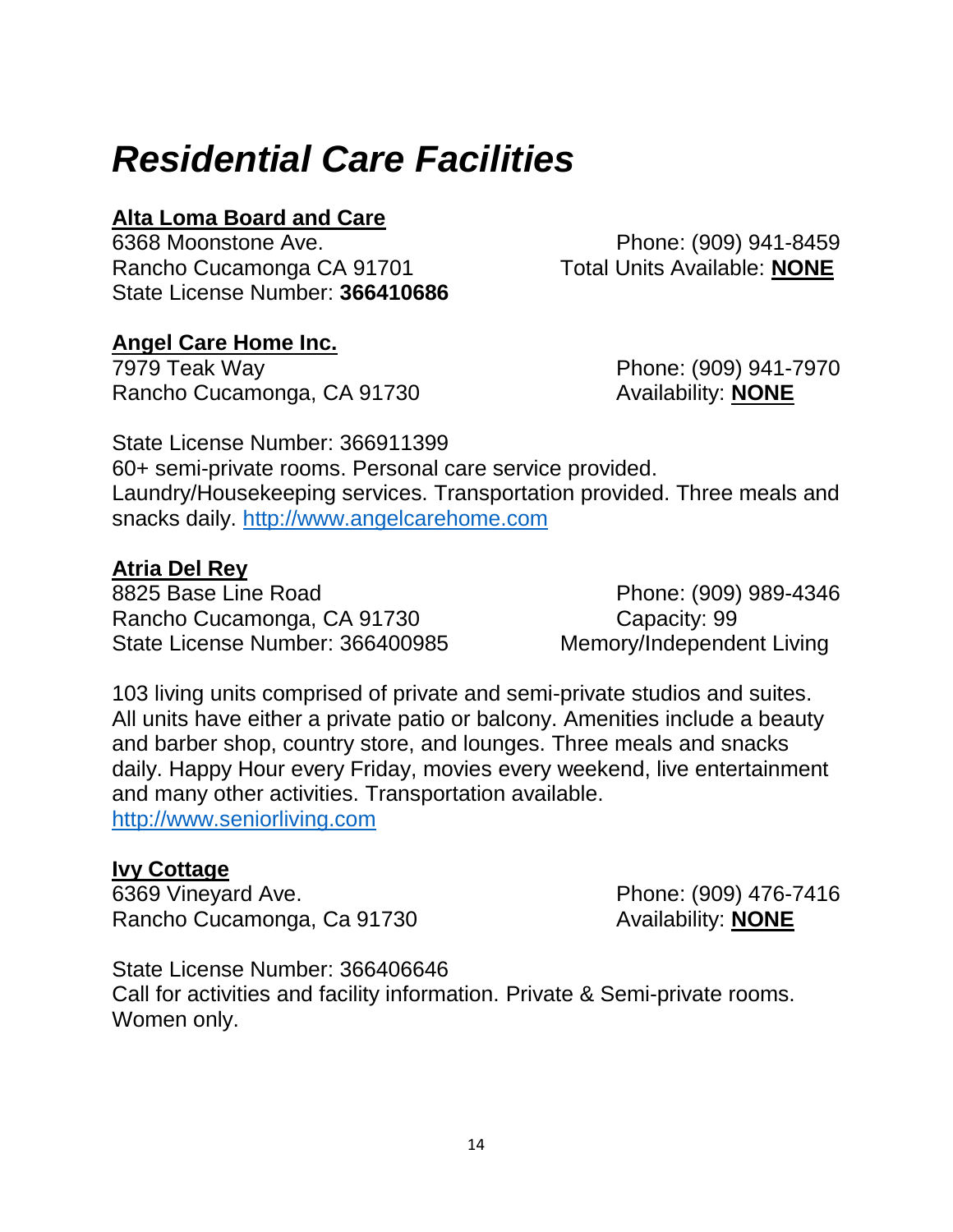**Marsha's Manor** Rancho Cucamonga, CA 91739 Capacity: 6 State License Number: **366403137** 

Phone: (877)-523-6523

Residential Care Facility for the elderly, Marsha's Manor provides its clients with a large comfortable home environment with conveniences designed to assist

### *TIP:*

The Eldercare Locator, a public service of the Administration on Aging, U.S. Department of Health and Human Services, is a nationwide service that connects older Americans and their caregivers with information on senior services such as:

- Service
- Database
- Outreach Materials
- Contact Information
- Aging Network

http://eldercare.gov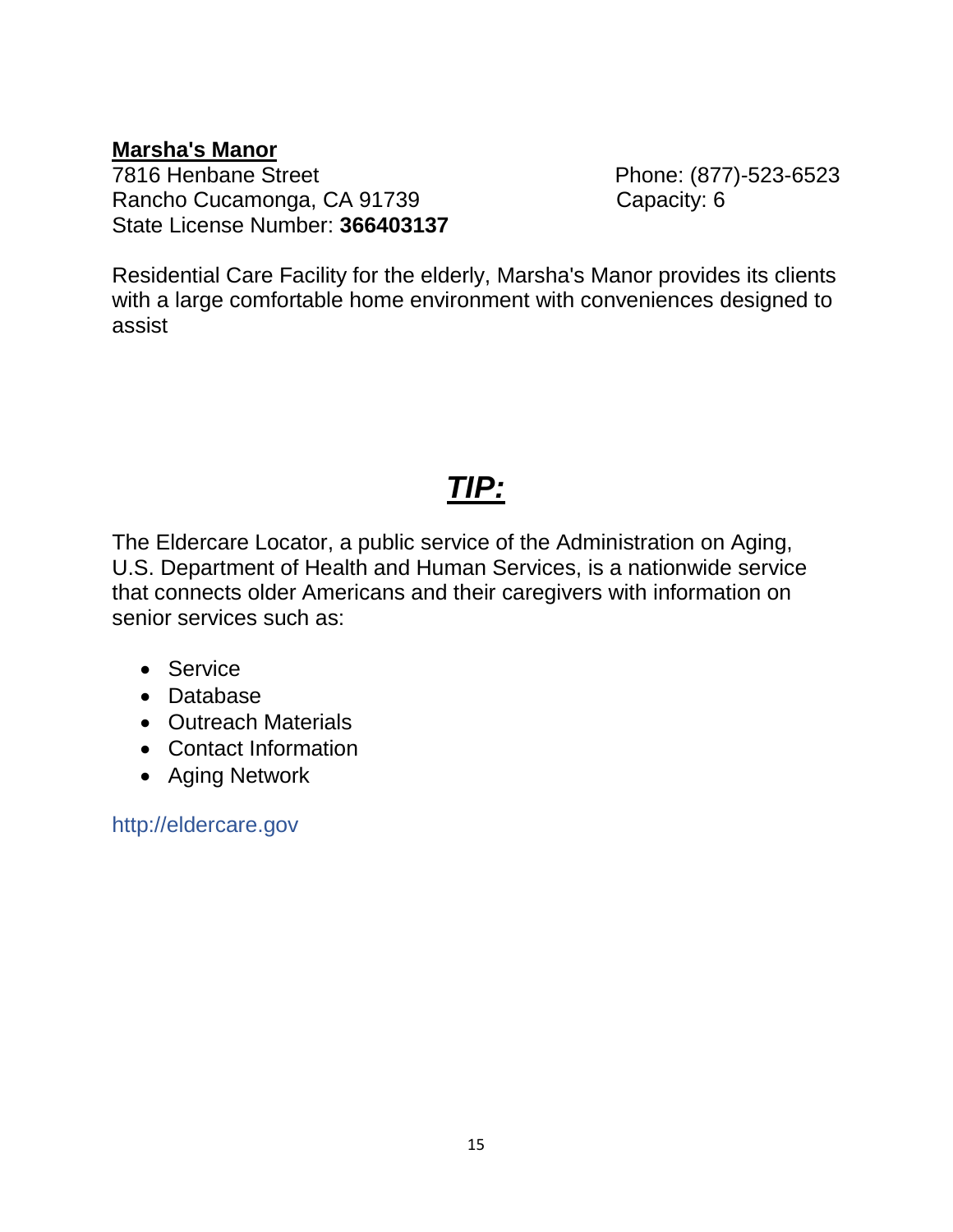# *Nursing/Convalescent Homes & Skilled Nursing Facilities*

### **Good Company Senior Care**

10013 8th St. Suite Z Phone: (909) 944-5348 Rancho Cucamonga, CA 91730

Good Company Senior Care provides full-service, private duty home care assistance, and Alzheimer's care. They also provide one-on-one assistance to clients who find themselves in a hospital or other care facility. As a non-medical service, they do not administer medications, but can remind clients to take them. In case of emergency, all staff and caregivers are trained in the most up-to-date CPR techniques, and most of the staff are Certified Nursing Assistants or Medical Assistants. Agency provides services throughout San Bernardino County as well as Los Angeles County.

<http://www.goodcoseniorcare.com/index.html>

### **Rancho Mesa Care Center**

9333 La Mesa Drive **Phone: (909) 987-2501** Alta Loma, CA 91701 Fax: (909) 987-0282 State License Number: 240000105 Availability: 1

A neighborhood care center fulfilling long and short-term needs. They are a full service, licensed, skilled nursing facility providing 24-hour nursing care. They accept Medi-Cal, Medicare and some HMO insurance's. The staff can assist with Medi-Cal applications.

### **Sunrise Assisted Living of Alta Loma**

9519 Baseline Rd Phone: (909) 941-3001 Rancho Cucamonga, CA 91730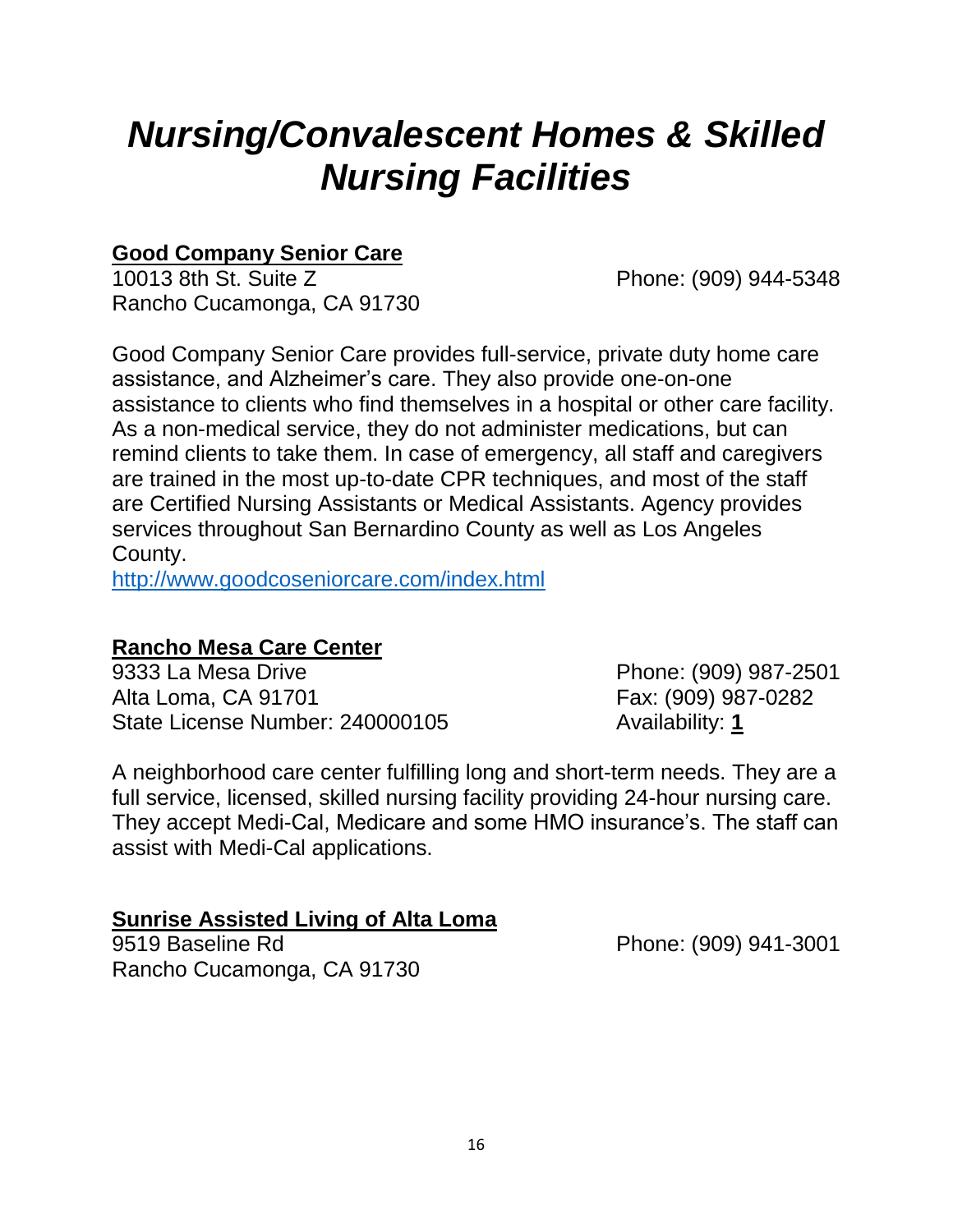Many older adults prefer to stay at home as they age. It has the advantage of being a familiar place and you know your neighbors and the community. There is a wide range of home care services that can help you maintain your independence within the comfort of your own home, from in-home help to day care. Staying at home may be a good option if:

- You have a close network of nearby family, friends, and neighbors.
- Transportation is easily accessible, including alternate transportation to driving.
- Your neighborhood is safe.
- Your home can be modified to reflect your changing needs.
- Home and yard maintenance is not overwhelming.
- Your physical and medical needs do not require a high level of care.
- You have a gregarious personality and are willing and able to reach out for social support.

You fall within the geographical confines of an integrated community, such as a "village" or NORC (Naturally Occurring Retirement Community). Aging in place is a less effective senior housing option once your mobility is limited. Being unable to leave your home frequently and socialize with others can lead to isolation, loneliness, and depression in seniors. So, even if you select to age in place today. It's important to have a plan for your future so when your needs may change and staying at home may no longer be the best option.

HelpGuide.org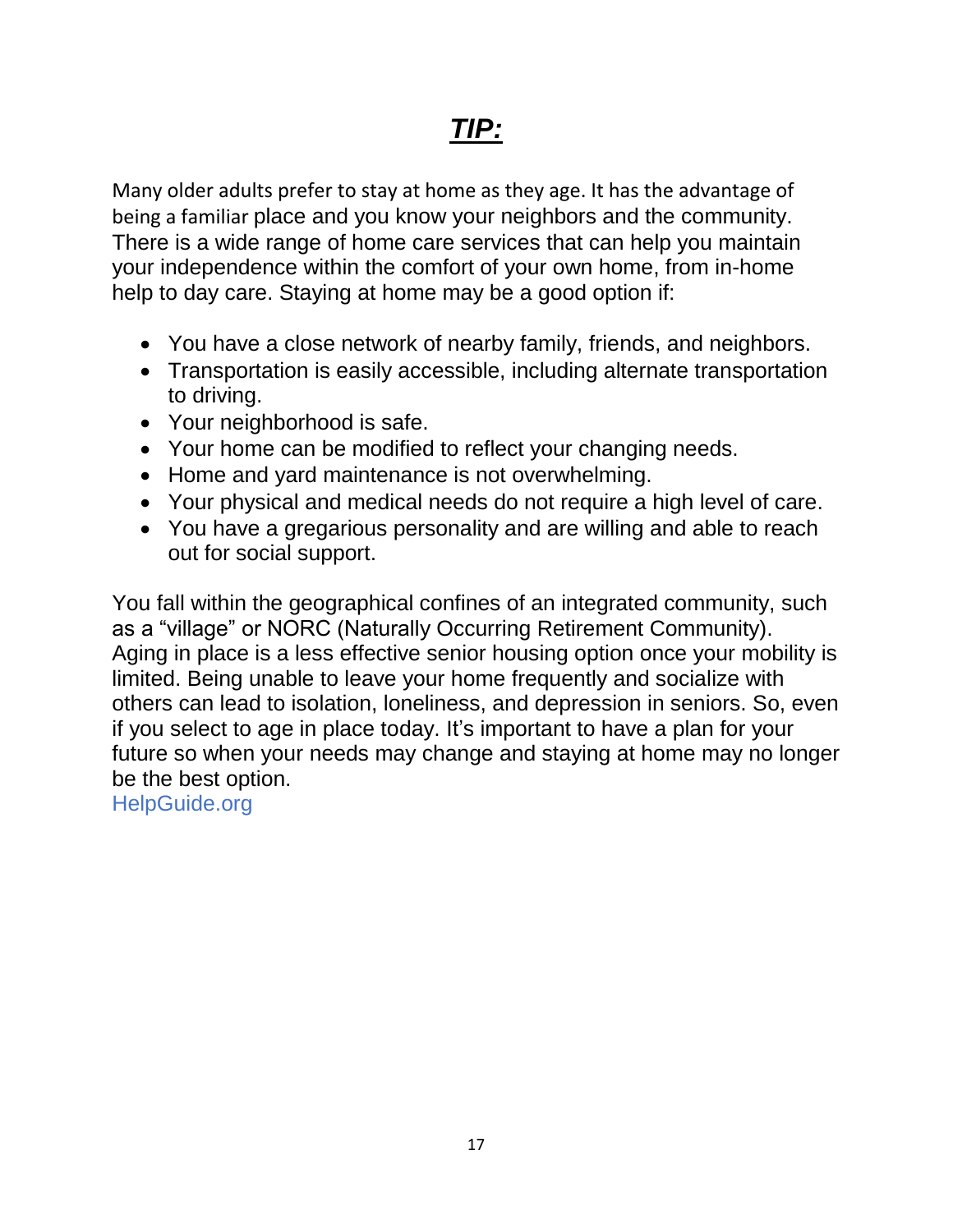# *Mobile Home Parks*

| Alta Laguna<br>10210 Base Line Road<br>Rancho Cucamonga, CA 91701                      | Phone: (909) 987-2570 |
|----------------------------------------------------------------------------------------|-----------------------|
| <b>Alta Vista</b><br>10350 Base Line Road<br>Rancho Cucamonga, CA 91701                | Phone: (909) 987-5622 |
| <b>Casa Volante</b><br>8651 Foothill Boulevard<br>Rancho Cucamonga, CA 91701           | Phone: (909) 982-0616 |
| <b>Chaparral Heights</b><br>6880 Archibald Avenue<br>Rancho Cucamonga, CA 91701        | Phone: (909) 987-3830 |
| <b>Foothill Mobile Manner</b><br>9340 Foothill Boulevard<br>Rancho Cucamonga, CA 91701 | Phone: (909) 987-1014 |
| <b>Pines</b><br>9999 Foothill Boulevard<br>Rancho Cucamonga, CA 91701                  | Phone: (909) 987-5417 |
| Ramona Villa<br>9800 Base Line Road<br>Rancho Cucamonga, CA 91701                      | Phone: (909) 987-7358 |
| <b>Sycamore Villa</b><br>8389 Baker Avenue<br>Rancho Cucamonga, CA 91701               | Phone: (909) 985-1621 |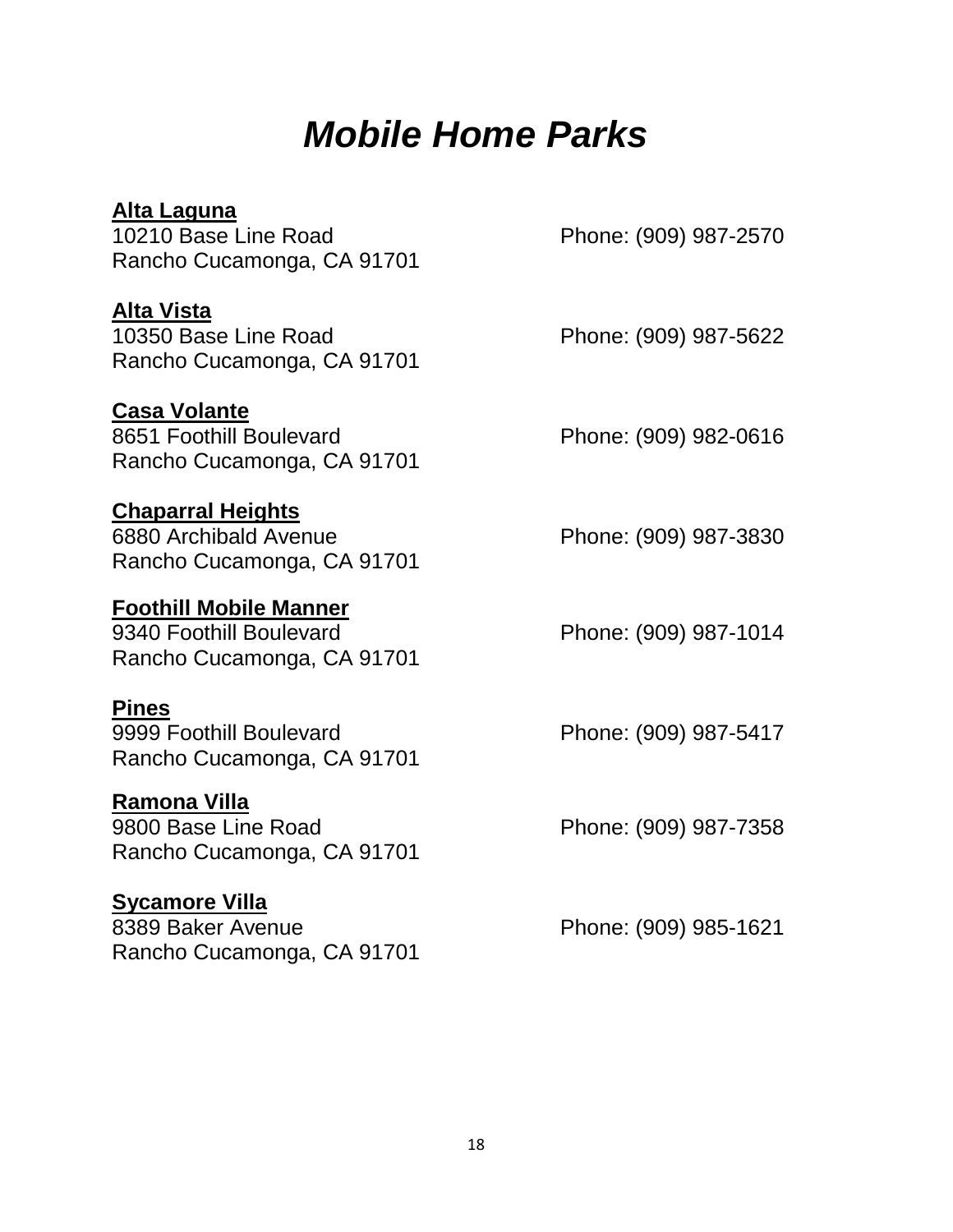### **Understanding costs**

There are a whole range of costs for senior housing, ranging from subsidized senior apartments to nursing homes which can average \$70,000 per year in the U.S. When considering senior housing, the following considerations can factor into cost:

- **Location:** High cost of living or metropolitan areas will normally be more expensive for all levels of housing.
- **Level of care:** In general, the higher the level of care, the more you can expect to pay. Nursing homes are the most expensive, but assisted living facilities can also easily run \$3,000 to \$4,000 a month or more.
- **Insurance coverage:** In the U.S., Medicare, health insurance coverage for seniors, generally does not cover senior housing options other than nursing homes. Medicare also only covers limited stays in nursing homes when skilled nursing care is required. Medicaid, health insurance for limited incomes, may cover some assisted living costs and does provide nursing home coverage. However, facilities are not required to take Medicaid.
- **Long-term care insurance:** You can purchase insurance to offset some of the costs of long-term care. Coverage and provisions can vary, but frequently some in-home help and assisted living facility costs are covered, as well as nursing homes.
- **Home modification cost and in-home help:** A home modification may initially seem expensive, but it can result in savings over time if it allows you to stay at home longer. You can also estimate how much in-home help may cost.

HelpGuide.org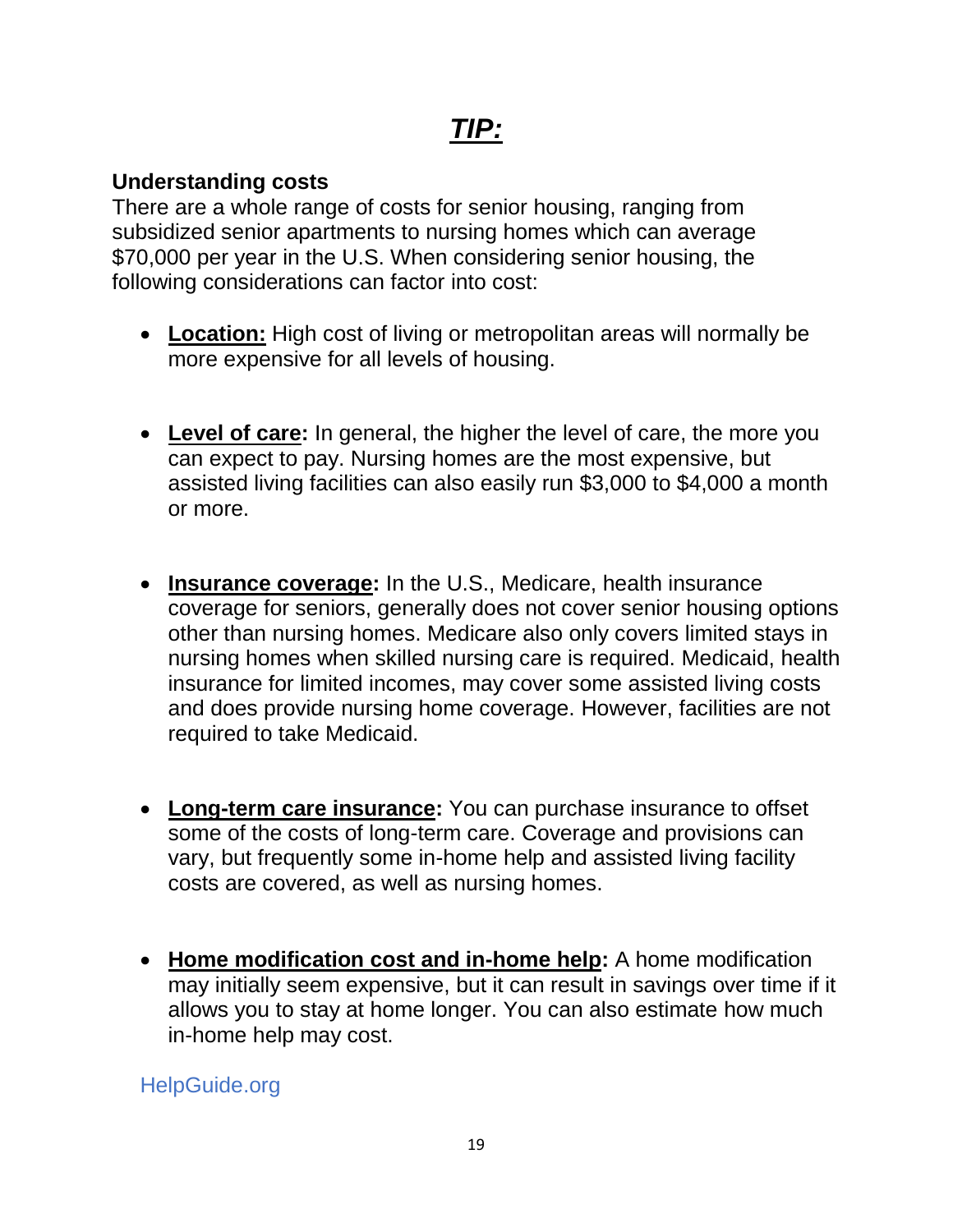# **Upland Senior Apartments**

### **Sycamore Terrace**

1301 San Bernardino Ave. Phone: (909) 946-2811 Upland CA, 91786

For Seniors 62+, disabled access. Small pets are okay, rent not to exceed 30% of income

### **Upland Manor/ Christian Senior Living**

Upland CA, 91786 48 Total Units

1125 W. Arrow Hwy. Phone: (909) 985-1215

Transportation to store and church, patios, housekeeping as requested and scheduled activities.

### *TIP:*

Senior centers serve as a gateway to the nation's aging network, connecting older adults to vital community services that can help them stay healthy and independent.

Research shows that older adults who participate in senior center programs can learn to manage and delay the onset of chronic disease and experience measurable improvements in their physical, social, spiritual, emotional, mental, and economic well-being.

- National Council on Aging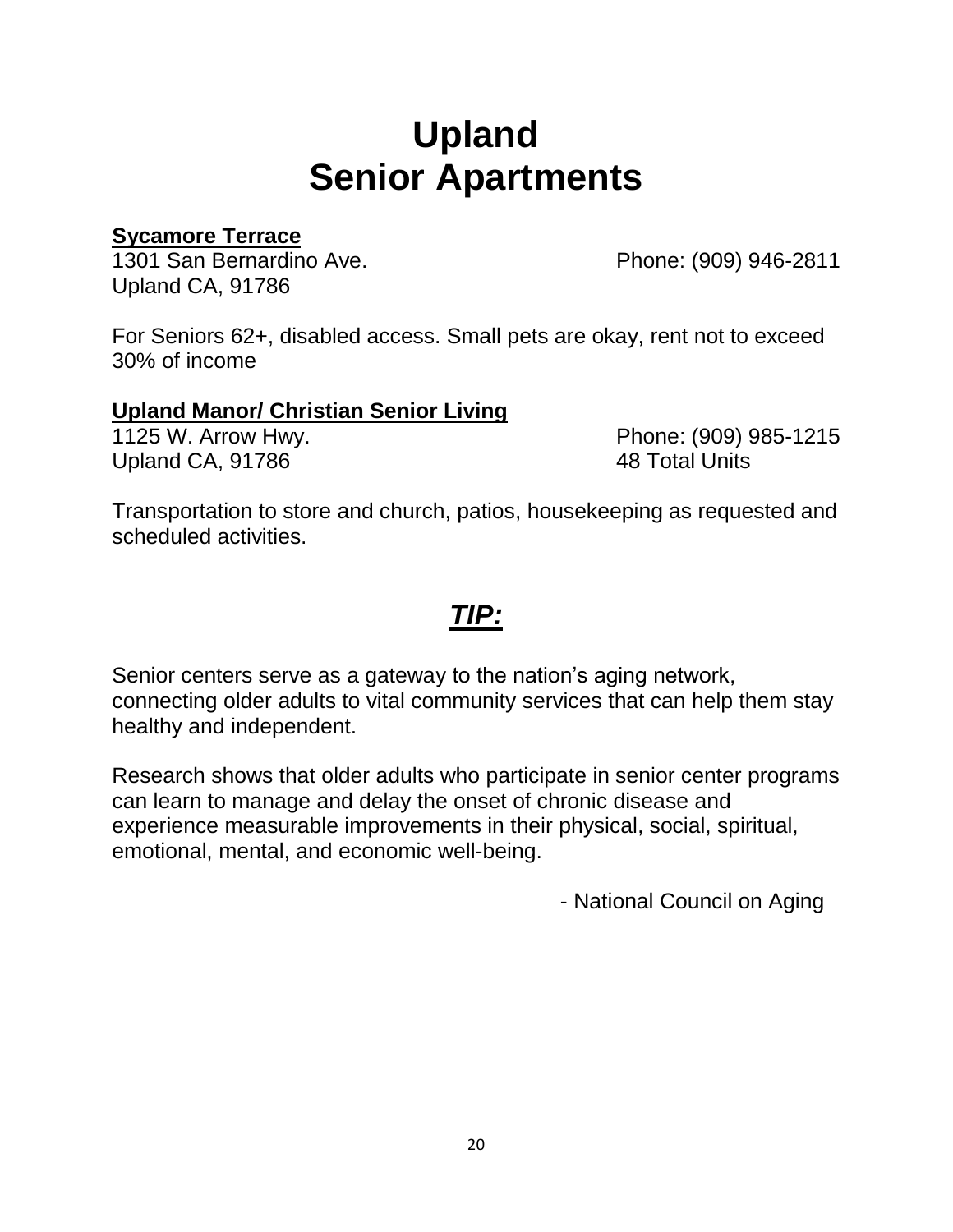# *Assisted Living*

### **Heritage Park and Skill Nursing**

275 Garnet Way, Bldg. A Phone: (909) 949-4887 Upland, CA 91786 Capacity: 70 State License Number: 360902090

Sponsored by Churches of Christ. Offers two levels of care: skilled nursing and retirement center. Central dining/planned activities. Beauty shop on site. Transportation available. LVN on duty. Three meals daily. SSI, Medicare and Medical accepted.

### **Villa Mesa Care Center**

867 East 11th Street **Phone: (909) 981-6888** Upland, CA 91786 State License Number: 360910515

Rates vary based on private or semi-private occupancy. Attendants on duty 24 hours a day. SSI accepted. Personal care services provided (i.e., bathing and medication dispensation). Three meals and snacks served daily. There are planned activities. We provide transportation for a minimum fee. No smoking, or pets.

### **Oakmont of San Antonio Heights**

Upland, CA 91784

2419 N. Euclid Phone: (909) 614-4135

Oakmont of San Antonio Heights is a lovely retirement community situated on a lush campus with lovely views, industry renowned dining, and endless onsite amenities. Beauty salon. Independent, assisted and memory care/ We are also very close to shopping, fine dining, the arts, and world-class entertainment.

<http://oakmontofsanantonioheights.com/>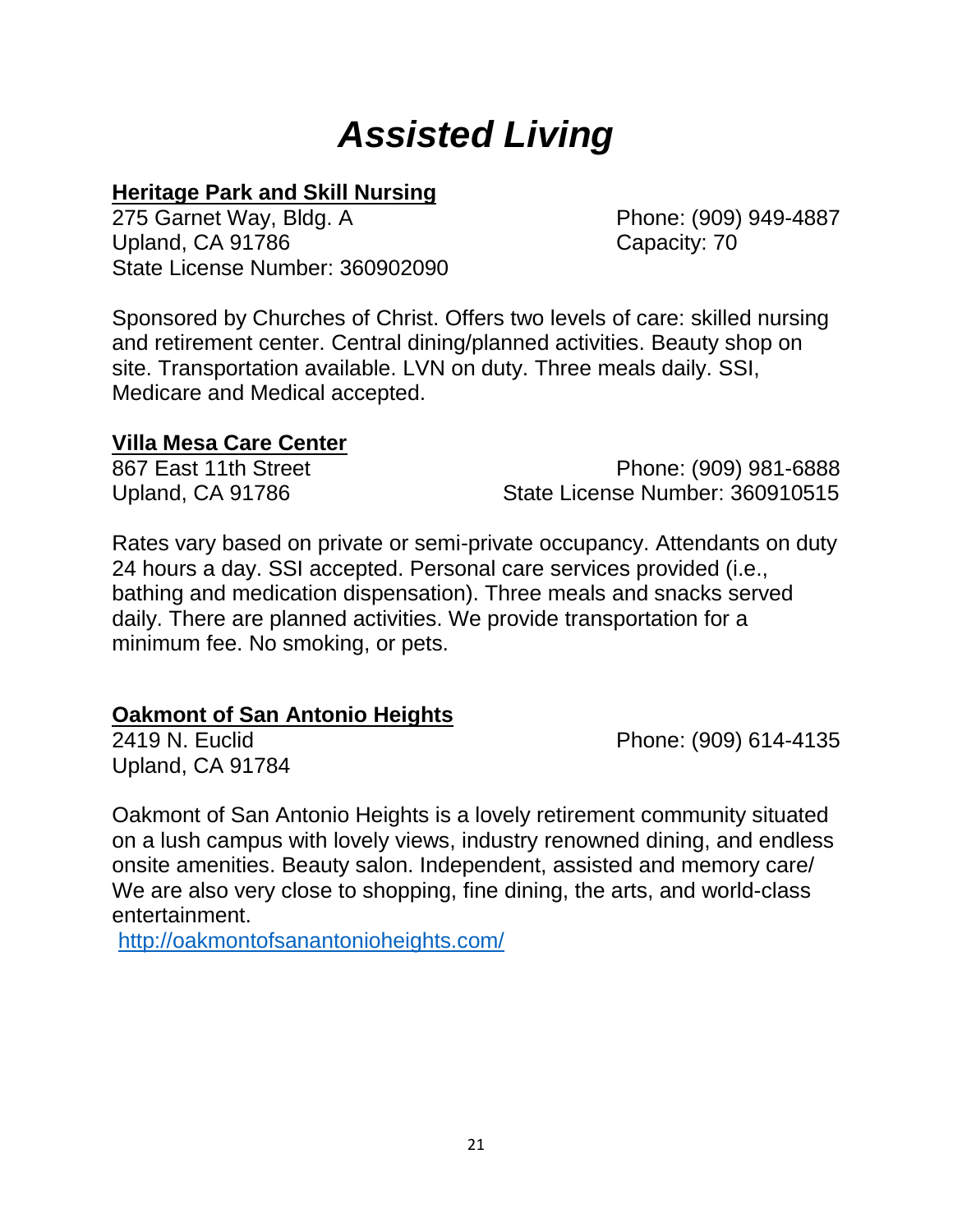# *Nursing/Convalescent Homes & Skilled Nursing Facilities*

### **Villa Mesa Care Center**

867 East 11th **Phone: (909) 981-6888** Upland, CA 91786 Capacity: 99 State License Number: 240000203

RNs, LVNs on duty 24 hours. Physicians on call. Medicare and Medi-Cal accepted. Therapists available.

### **Upland Convalescent Hospital**

1221 East Arrow Highway Phone: (909) 985-1903 Upland, CA 91786 Capacity: 206 State License Number: 240000215

Medicare and Medi-Cal accepted. State licensed with nurses and LVNs on duty 24 hours. Medi-Cal Director on call. Planned activities. Therapist available.

### *Mobile Home Parks*

| <b>Mountain View Estates</b><br>1320 San Bernardino Rd.<br>Upland, CA 91786           | Phone: (909) 946-4388 |
|---------------------------------------------------------------------------------------|-----------------------|
| <b>Oasis Mobile Home Estates</b><br>1565 W Arrow Hwy.<br>Upland, CA 91786             | Phone: (909) 982-1066 |
| <b>Upland View Terrace Mobile Home Estates</b><br>1515 Arrow Hwy.<br>Upland, CA 91786 | Phone: (909) 985-3316 |
| <b>Upland Meadows Mobile Home Estates</b><br>929 E Foothill Blvd.<br>Upland, CA 91786 | Phone: (909) 982-8382 |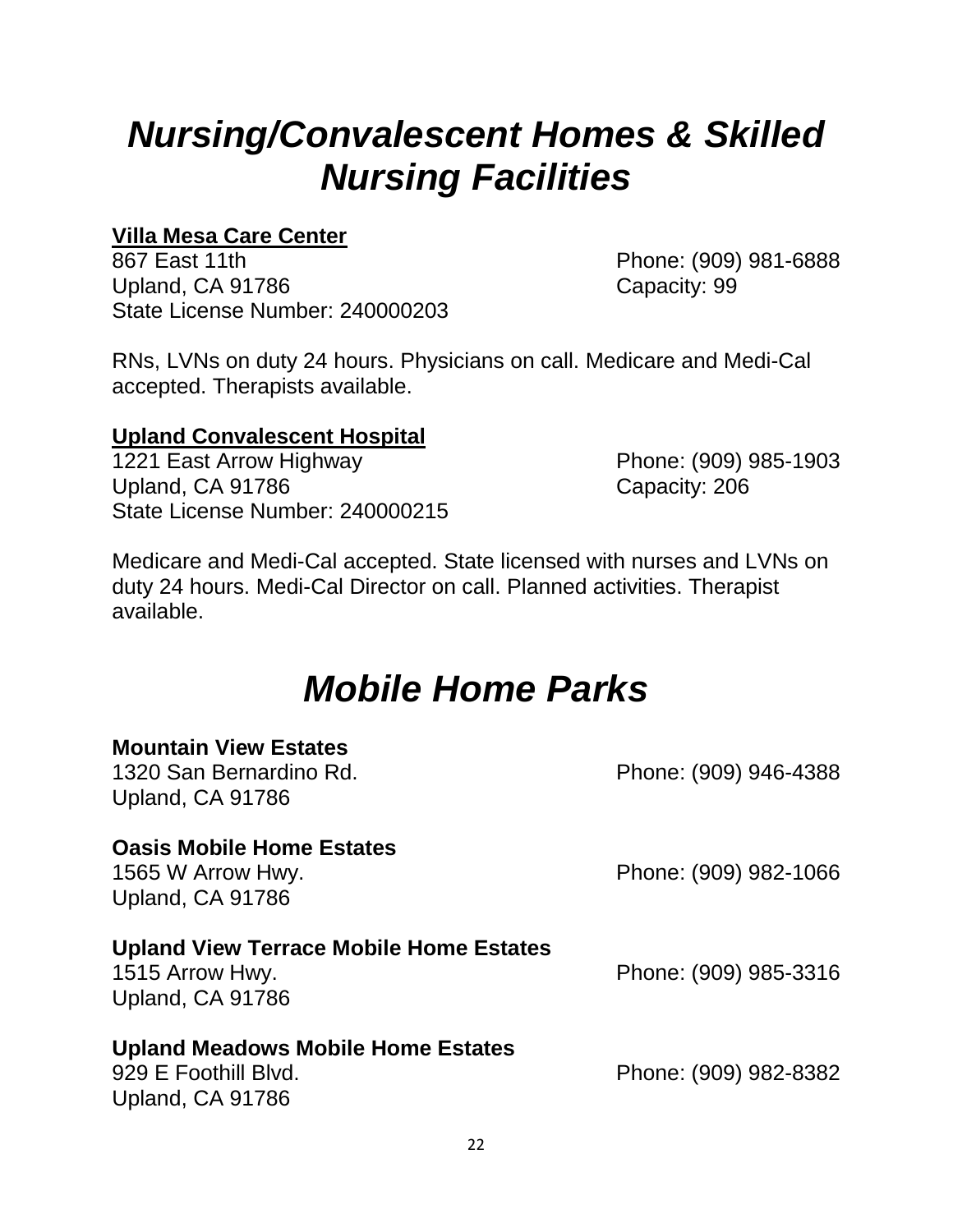### 23

# **Ontario** *Senior Apartments*

### **Inland Christian Home**

1950 South Mountain Avenue Phone: (909) 983-0084 Ontario, CA 91762 Christian Canada Number of Total Units: 44

There are three care levels within the Inland Christian Home. The facility includes 44 cottages, 34 rooms for assistant living and 50 1-2 bed rooms, 1-2 bath with stove, frig and washer/dryer in each apartment. The facility is also licensed for skilled nursing and Alzheimer's clientele. Accept Medicare or Medi-Cal for skilled nursing.

http://www.ich.org

### **Mountain View Senior Apts./55yrs**

511 N. Palmetto Ave Phone: (909) 984-7771 Ontario Ca, 91762 Low income. 1-2 bed/1 bath stove, frig, clubhouse, pool, Jacuzzi, activity coordinator http://www.conammanagement.com

### **Ontario Senior Housing/62yrs+**

1433 East D Street **Phone: (909) 984-6400** Ontario Ca, 91764 30% of income is okay. Small pets okay.

### **Cedar Villa Apartments**

301 East Cedar Phone: (909) 984-5000 Ontario, CA 91761 Number of Total Units: 136

Independent living for 55+, 1-2 bed, 1 bath and close to shopping centers. Activities include monthly holiday parties, card games, birthday celebrations and exercise classes. The beautiful grounds include a Clubhouse. Approved for Section 8 (H.U.D.)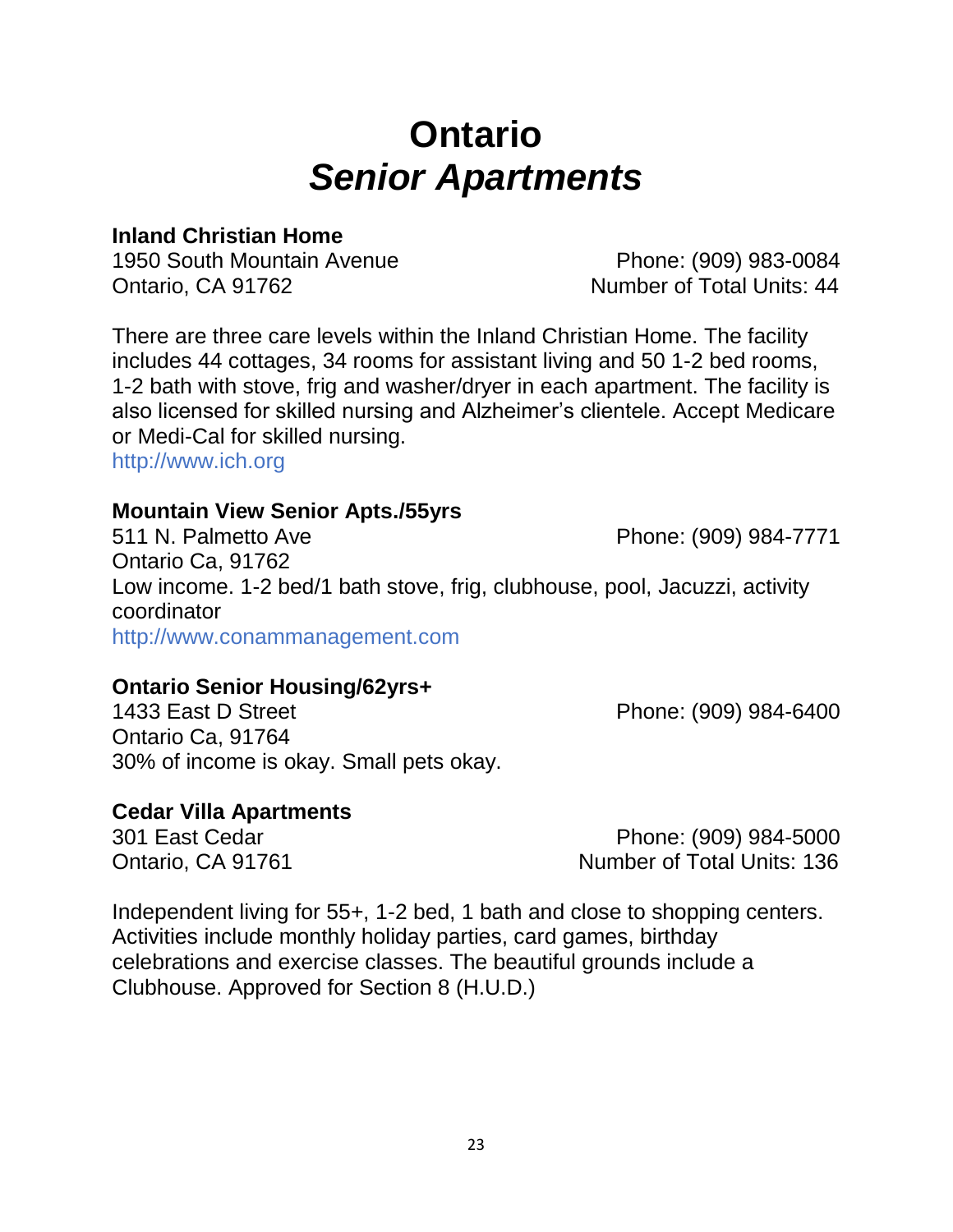### **Cinnamon Ridge Senior Apartments**

1051 East 4th Street **Phone: (909) 983-5541** Ontario, CA 91764 Number of Total Units: 101

Equipped for the handicapped. Planned activities include ice cream socials and potlucks. Deposit required. *Approved for Section 8 (H.U.D.)* 

### **Seasons at Ontario Plaza/55yrs+**

955 N. Palmetto Ave **Phone: (909) 983-3308** Ontario CA, 91763

Approved for Section 8 (H.U.D.) Small pets okay http://www.seasons@ontario.com

### **Villa Plaza Senior Apartments**

1155 West 4th Street **Phone: (909) 984-6911** Ontario, CA 91762 Number of Total Units: 66

For seniors 55 and up, one-bedroom apartments only. Laundry facilities, recreation and activity room, shopping nearby. Convenient bus service as well as some covered parking. Planned activities include potlucks and holiday dinners.

*Approved for Section 8 (H.U.D.)* 

### **Woodside Senior Apartments**

Ontario, CA 91762 Number of Units: 144

408 West "G" Street #3 Phone: (909) 391-4141

Includes clubhouse, pool and spa, laundry facilities and landscape grounds. Each apartment has either a balcony or patio. Stoves, refrigerators and dishwashers included. Near-by shopping, banking and dining. Planned activities including dinners, trips and bingo. www.woodsideseniorapartments.com

### **Woodside II / 55yrs+**

302 West G Street Phone: (909) 391-4141 Ontario CA, 91762 1-2 bedroom. 1 bath, stove, dishwasher, and refrigerator in room. Laundry facilities on site. Small pets okay. *Approved for Section 8 (H.U.D.)*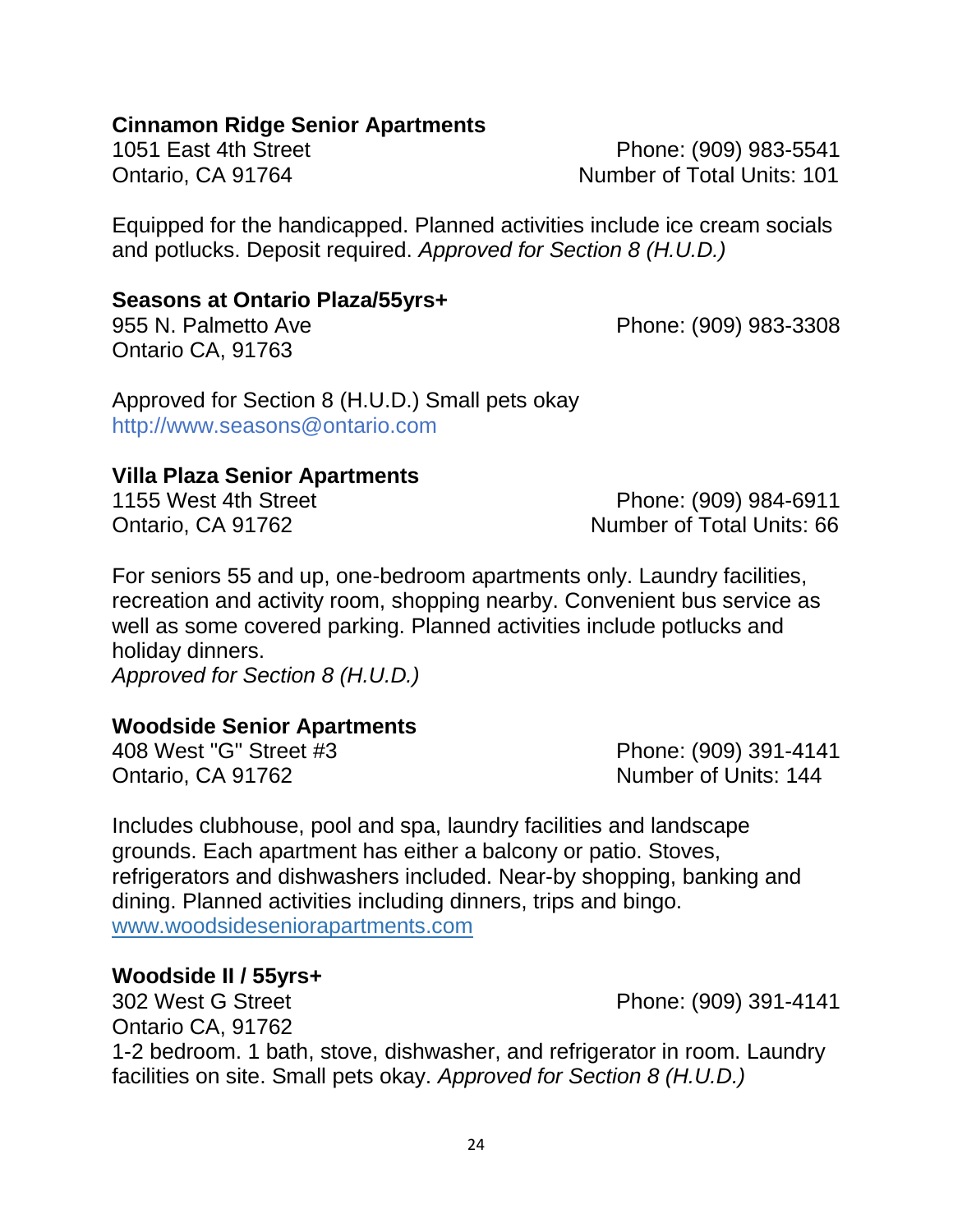### **Woodside III /55yrs+**

408 West G Street Phone: (909) 391-4141

Ontario CA, 91762

1-2-bedroom, 1 bath, stove, dishwasher, and refrigerator in room. Laundry facilities on site. *Approved for Section 8 (H.U.D.)* Small pet okay

# *Assisted Living*

### **Brookdale North Euclid**

1031 North Euclid Ave. Phone: (909) 279-1544 Ontario, CA 91762 **Phone:**(844) 879-4025 State License Number: 366402583

Private rooms and suites are available, caregivers on duty 24 hours, housekeeping and personal care services provided. Facility provides three meals daily with choice of menu. There are weekly field trips and planned activities, transportation provided five days a week. Wellness and nurse coordinators are available, and a medication technician is on staff. Laundry services provided.

http://www.Brookdale.com

### **Inland Christian Home**

1950 South Mountain Ave. Phone: (909) 983-0084 Ontario, CA 91762 Capacity: 34 State License Number: 360902944

The facility is licensed for 59 skilled nursing beds, 18 Alzheimer's/dementia beds and 86 independent living rooms. There are three care levels within the Inland Christian Home. At the Board and Care level each room is private. There are three meals a day provided and planned activities within the group home. There is 24-hour nursing supervision and housekeeping is provided.

[http://www.ichome.org](http://www.ichome.org/)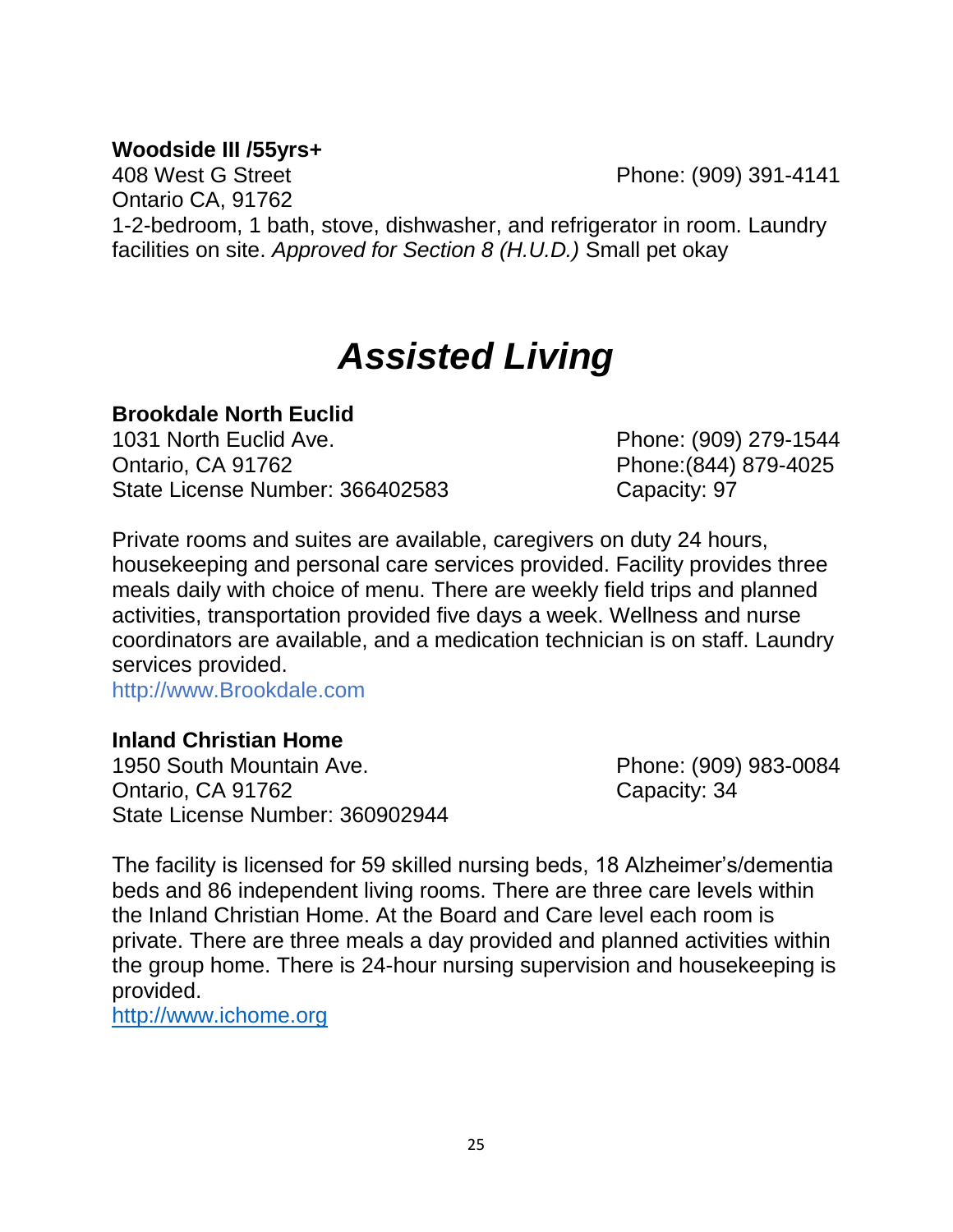# *Residential Care Facilities*

### **Brookdale North Euclid**

1031 North Euclid Avenue Phone: (909) 391-2622 Ontario, CA 91762 Capacity: 90

Semi-private and private rooms. Three meals a day plus snacks are provided. Some transportation available.

# *Mobile Home Parks*

# **Action Mobile Homes**

Ontario, CA 91762

1511 W Holt Blvd Phone: (909) 986-2555

### **Webb's Mobile Home Park**

Ontario, CA 91762

637 W. Brooks St. Phone: (909) 983-6502

# *Nursing/Convalescent Homes & Skilled Nursing Facilities*

### **Country Villa Bella Vista Convalescent Hospital**

933 East Deodar Phone: (909) 985-2731 Ontario, CA 91764 Capacity: 59 State License Number: 240000113

Full nursing facility; doctor on staff. Therapy available. Medicare and Medi-Cal are accepted. Planned activities.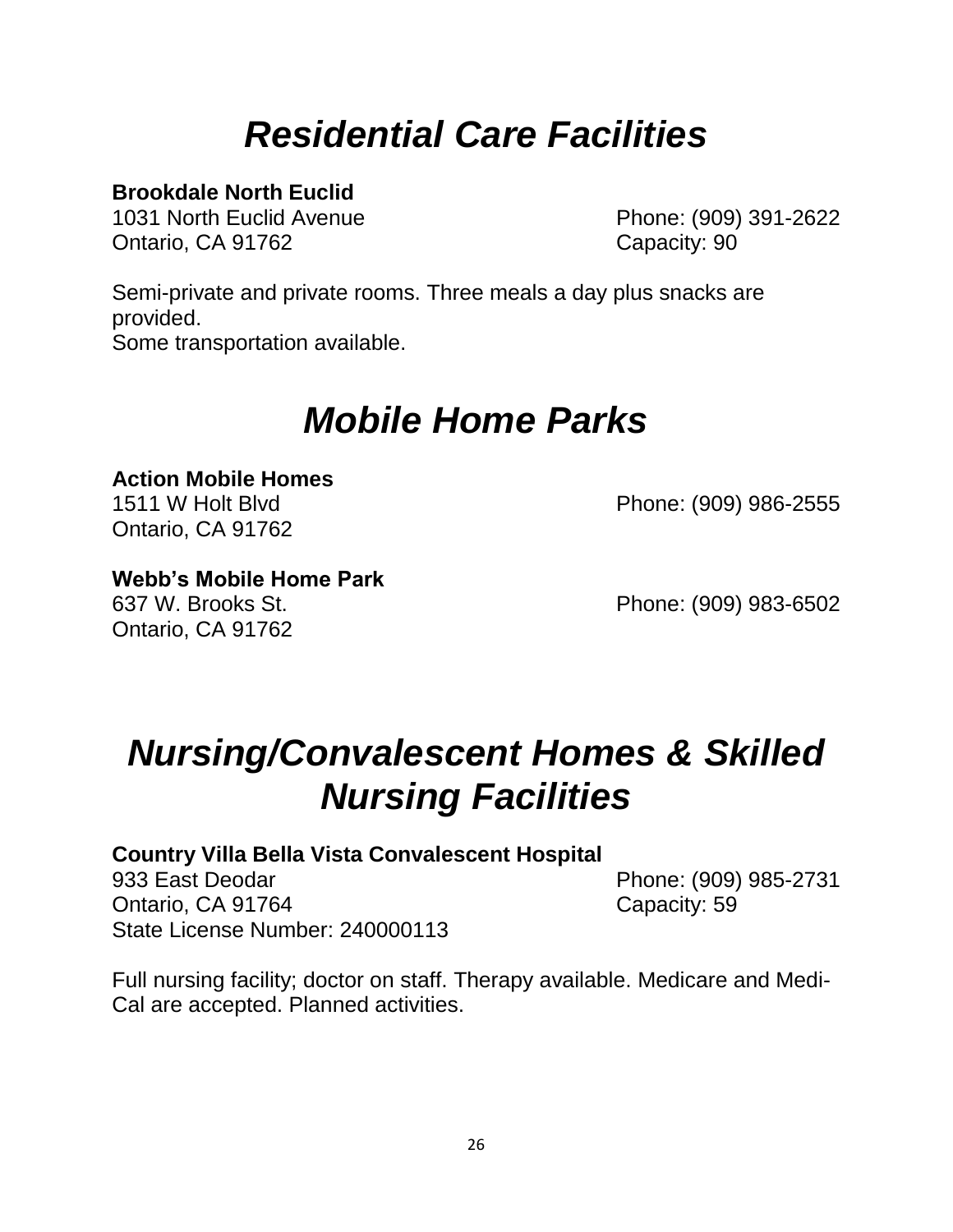### **Inland Christian Home**

1950 South Mountain Phone: (909) 983-0084 Ontario, CA 91762 Capacity: 59 State License Number: 240000016

Inland Christian Home is a non-profit facility providing skilled nursing care, planned activities, and therapy programs. Medicare, Medical and HMO's accepted.

### **Ontario Health Care Center**

1661 South Euclid Phone: (909) 984-6713 Ontario, CA 91761 Capacity: 59 State License Number: 240000181

Medicare and Medical accepted. Private insurances are also accepted. Nurses and LVNs on duty and a physician on call. Private and semi-private rooms available. Planned activities include bingo, sing-a-longs and exercise class. Church services of various denominations available. http://www.ontariohealthcare.com

### **Las Colinas Post Acute**

800 East 5th Street **Phone: (909) 984-8629** Ontario, CA 91764 Capacity: 216 State License Number: 240000187

RNs, LVNs and CNAs on duty. Various full-service therapies available. Medicare, Medical and private insurances also accepted. Will also accept patients while qualifying for Medical. Care available for Alzheimer's, Dementia patients and the "Wandering Resident". Planned activities. Double and triple occupancy per room.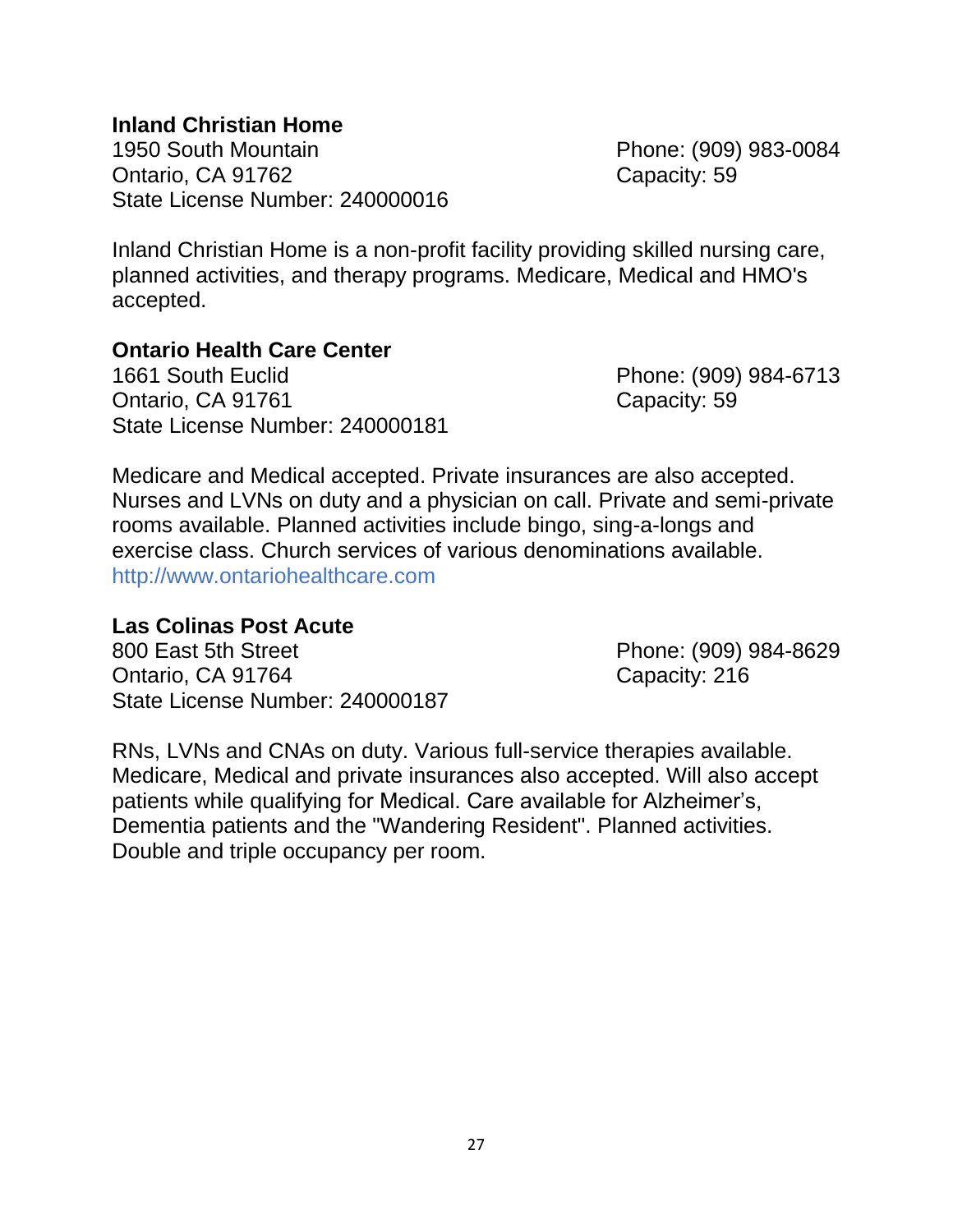Benefits Checkup is free service of the National Council on Aging (NCOA), a non-profit service and advocacy organization in Washington, DC. Many adults over 55 need help paying for prescription drugs, health care, utilities, and other basic needs. There are over 2,000 federal, state and private benefits programs available to help. But many people don't know these programs exist or how they can apply.

Benefits Checkup asks a series of questions to help identify benefits that could save you money and cover the costs of everyday expenses. After answering the questions, you will get a report created just for you that describes the programs you may get help from. You can apply for many of the programs online or you can print an application form.

Here are the types of expenses you may get help with:

- Medications
- Food
- Utilities
- Legal
- Health care
- Housing
- In-home services
- Taxes
- Transportation
- Employment Training

<http://www.benefitscheckup.org/>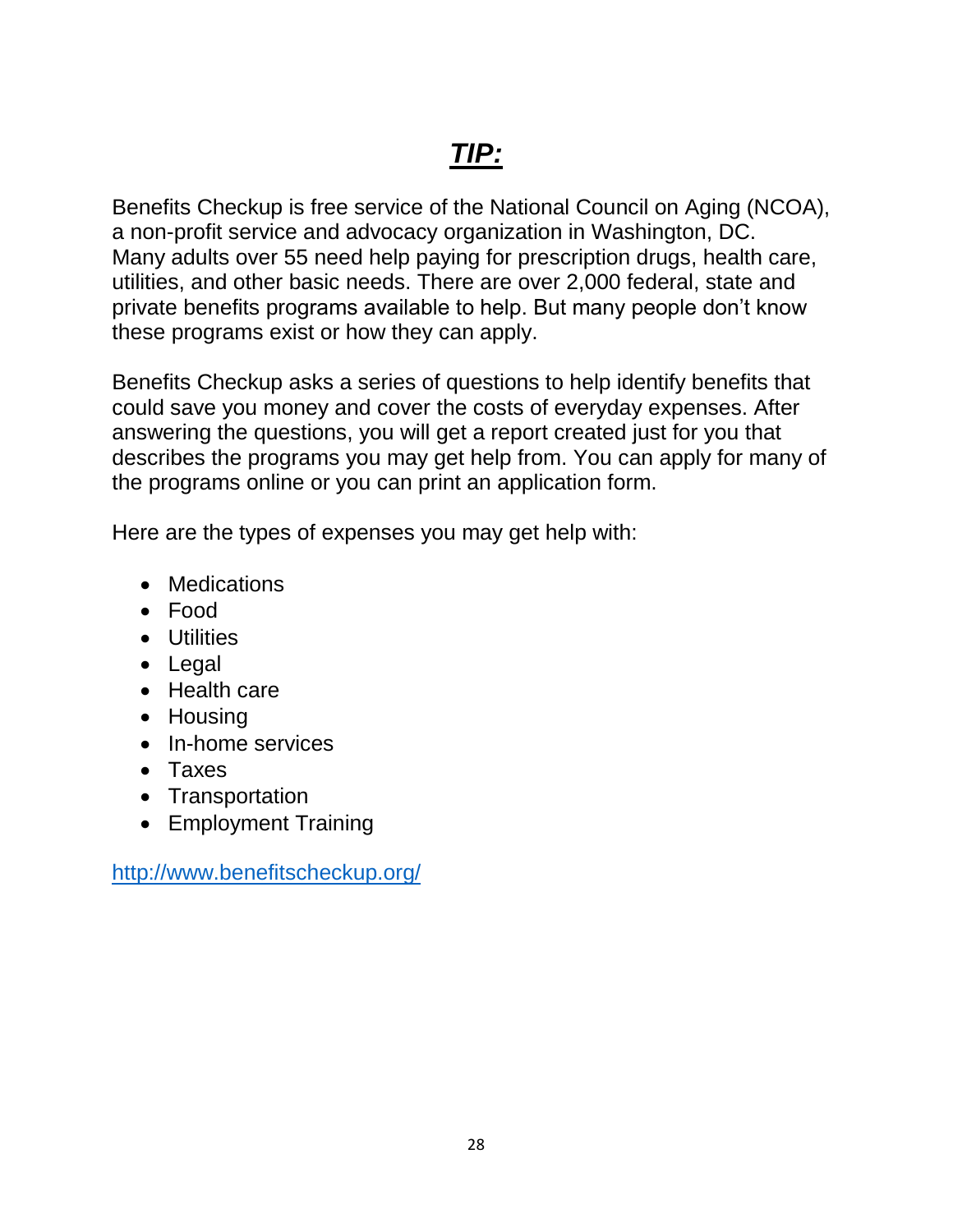# **Montclair** *Senior Apartments*

### **Montclair Senior Community**

5205 San Bernardino St. Phone: (909) 621-5866 Montclair, CA 91763 Montclair, CA 91763

Clubhouse and pool. Pets welcome Approved for Section 8 (H.U.D.) HPMontclair.com

### **Robert O. Townsend/62yrs+**

Montclair Ca, 91763

9190 Monte Vista Ave. Phone: (909) 332-6365

30% of income/Small pets okay

### **San Marino Apartments 62+**

Montclair, Ca 91763

10355 S. Mills Ave. Phone (909) 399-9540

I bed 1 bath Computer center, community center, stove, refrigerator, parking. Waitlist closed applications. H.U.D. [http://www.prospectportal.com](http://www.prospectportal.com/)

# *Assisted Living*

### **Montclair Royale**

9685 Monte Vista Ave. 2009) 621-3545 Montclair, CA 91763 Capacity: 111 State License Number: 360911114

Attendants on duty 24 hours. Three meals daily plus snack bar. Laundry and housekeeping provided. Personal care service. Some local transportation provided. Private, studios and shared rooms available at private rate, and pets welcomed. There are planned activities including outings and morning walks.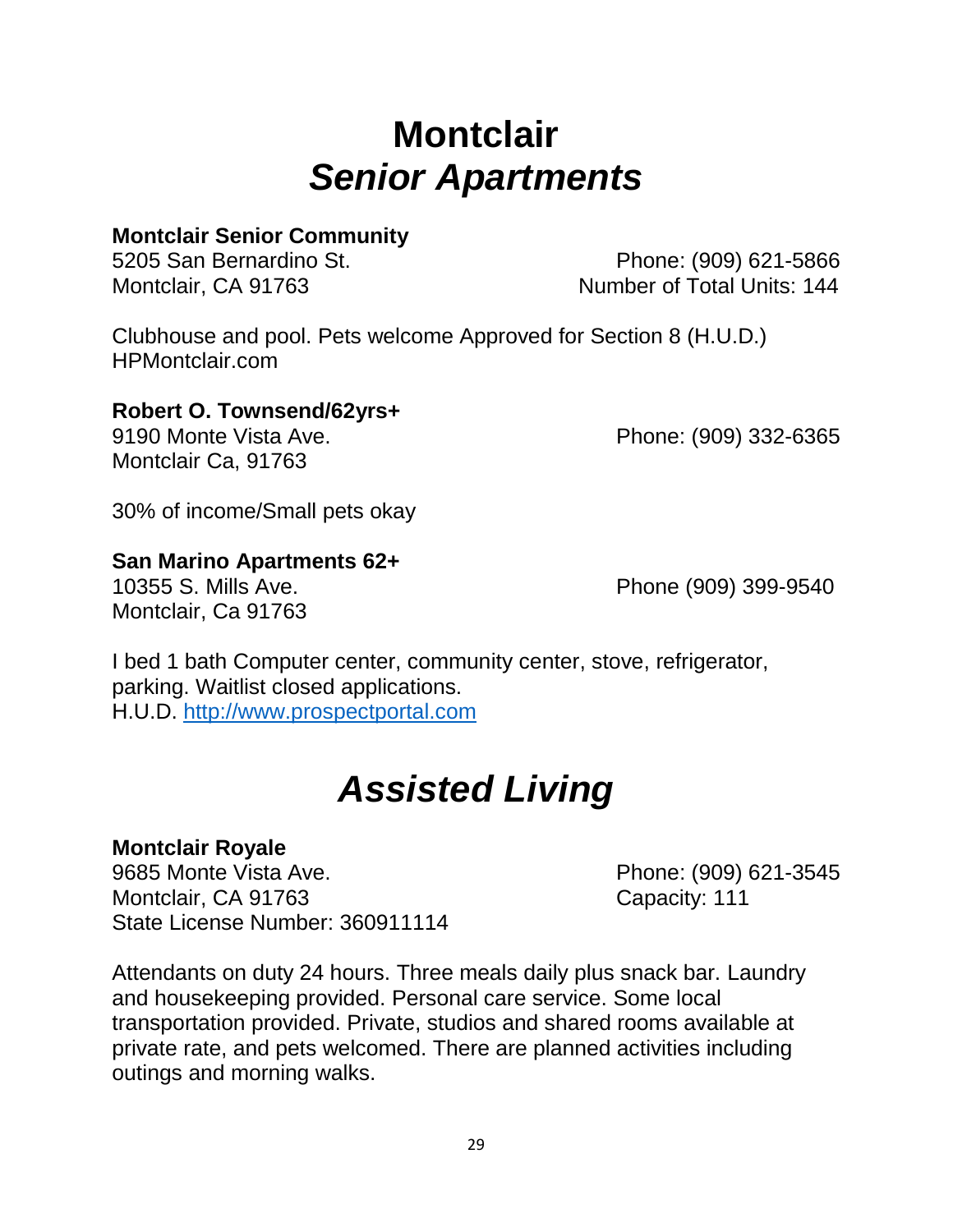### **Montclair Guest Home Board & Care**

4515 Orchard Street Phone: (909) 624-5575 Montclair, CA 91763 Capacity: 82 State License Number: 360909015

Planned activities, laundry and housekeeping. Rooms offered are private or semi-private. SSI accepted. 24-hour staff on duty. Three meals served daily.

# *Nursing/Convalescent Homes & Skilled Nursing Facilities*

### **Community Extended Care Hospital of Montclair**

9620 Fremont Avenue Phone: (909) 621-4751 Montclair, CA 91763 Capacity: 140 State License Number: 240000243

Medi-Cal Director on staff. Medicare and Medi-Cal accepted. Planned activities. Therapist and I.V. therapy program provided. Semi-private and three to a room also available.

### **Montclair Manor Convalescent Hospital**

5119 Bandera Phone: (909) 626-1294 Montclair, CA 91763 Fax: (909) 626-4005 State License Number:240000175

RNs, LVNs and CNAs on duty. Physician on call. Rooms are semi-private. State licensed. Medicare and Medi-Cal accepted. Planned activities.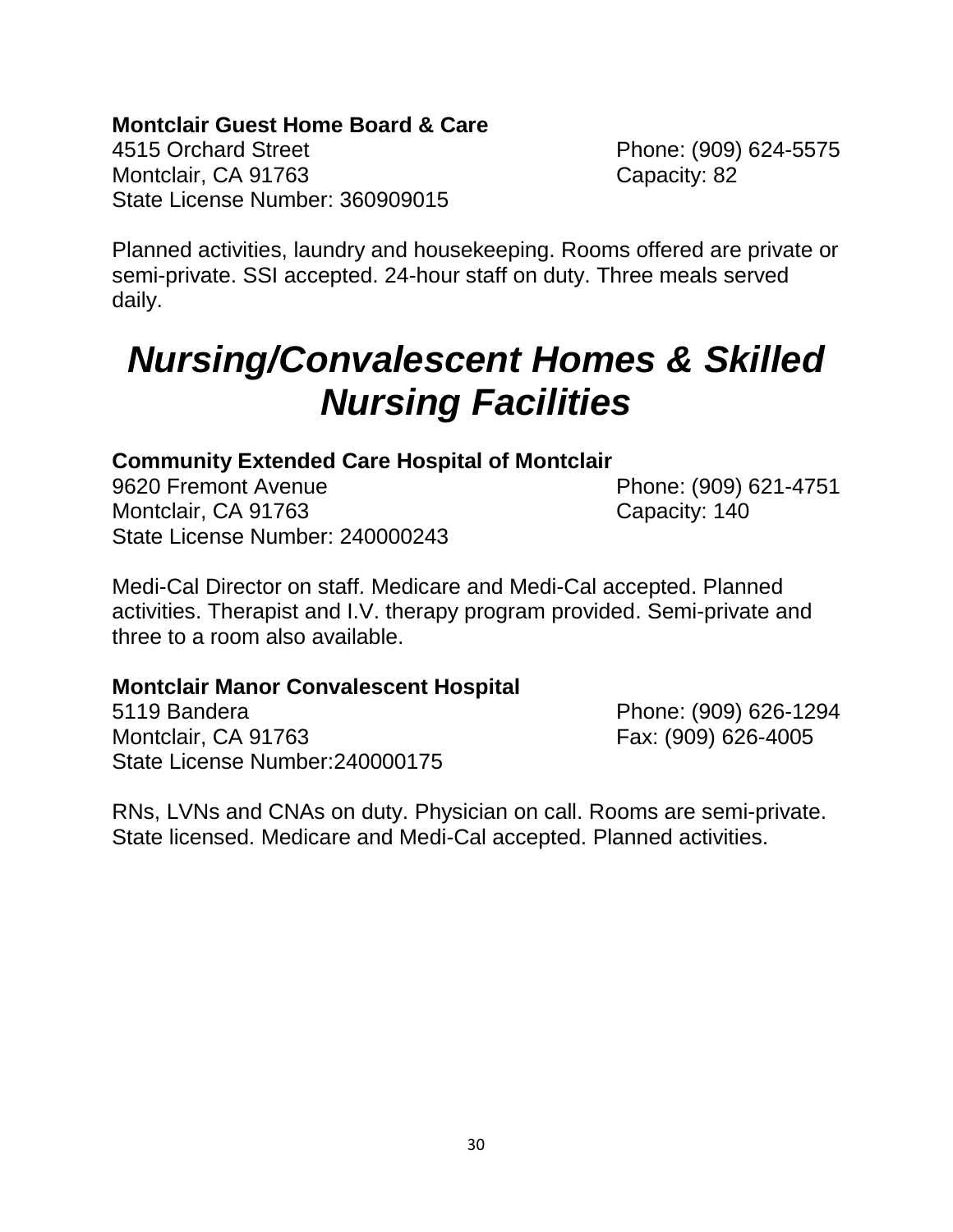# *Mobile Home Parks*

### **Hacienda Mobile Home Park**

Montclair, CA 91763

4361 Mission Blvd. Phone: (909) 627-0095

### **Monterey Manor Mobile Home Park**

Montclair, CA 91763

11250 Ramona Ave Phone: (909) 628-7616 Montclair, CA 91763 \**Family Park not just for seniors*

**Northern Lights Mobile Homes & Recreation Vehicle Park**  4300 Holt Blvd. Phone: (909) 624-8849

*TIP:* 

Some chronic conditions like Parkinson's, Alzheimer's, emphysema, diabetes, obesity, heart disease, Lou Gehrig's disease, Multiple Sclerosis, and others might add to the likelihood that you may need assistance with daily activities during your lifetime. Living and aging with a disability may also contribute to your need for assistance.

Not everyone will need long-term care. Every person is different, and each person manages his/her life decisions, including health and wellness, in a unique way. You can make wise decisions by learning more about your health. You can search for medical literature about chronic conditions on the Internet. You can also read about how others manage disabilities on the Internet. New treatments and new assistive devices are developed each year to help people stay well and independent. Staying healthy and connected to your family and community can help you give and receive care in a way that is meaningful throughout your lifetime.

Regardless, it is smart to create a personal long-term care plan to make things much easier should the time come when you need long-term care services and supports. CalCareNet.ca.gov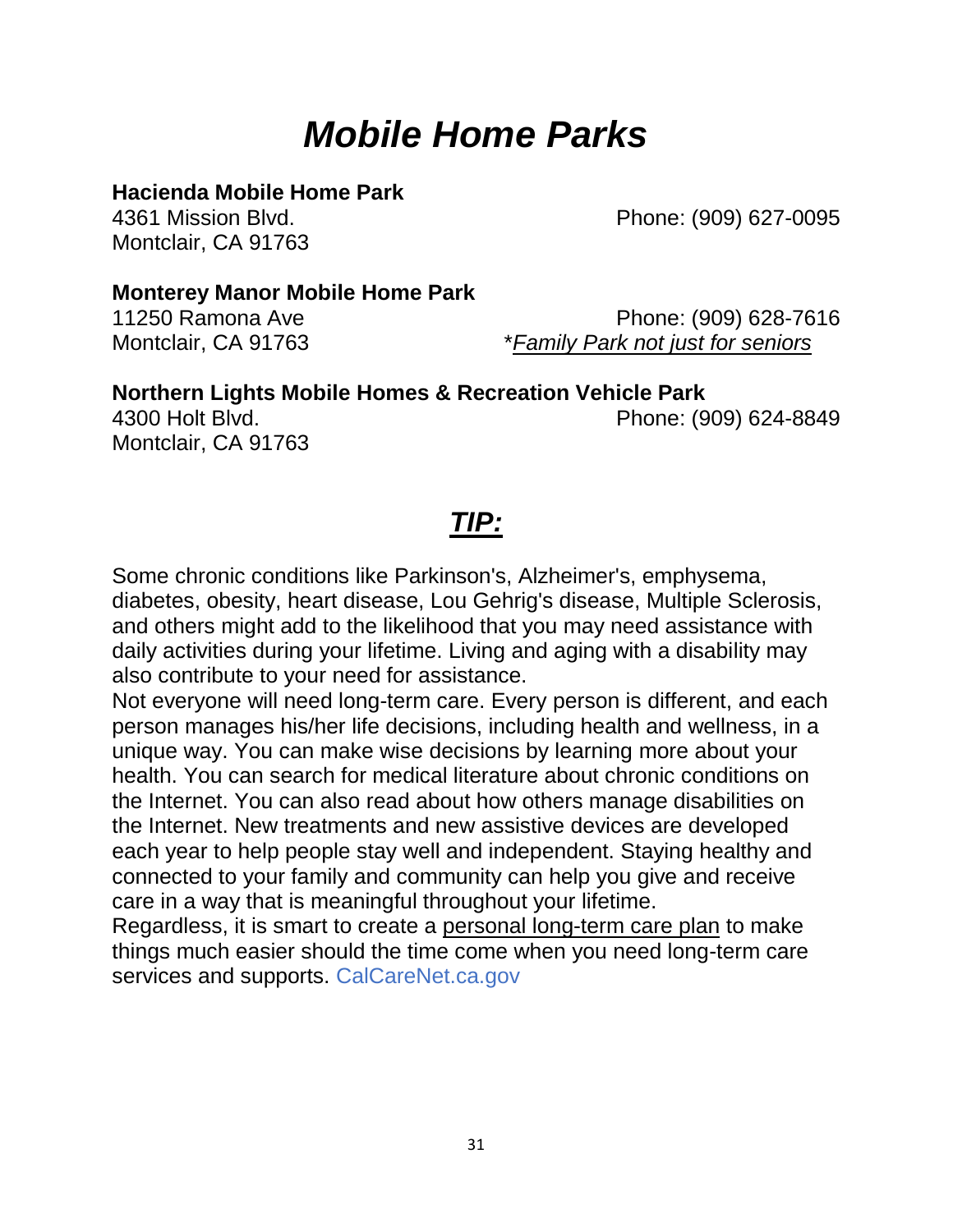# *Chino Senior Apartments*

### **Oakmont Senior Living**

14837 Peyton Drive Phone: (909) 606-3010 Chino Hills, CA 91709 Number of Total Units: 118

Apartments for independent living, also provide assisted living and memory care. Community amenities include elegant dining, scheduled transportation, housekeeping, laundry service, group and individual activities, hair salon, library, ballroom, swimming pool, fitness center, and Community Theater. http://www.oakmontseniorliving.com http://www.brookdale.com

### **Seasons Senior Villas at the Civic Center 55 yrs.+**

13160 6th Street Phone: (909) 464-9020 Chino Ca, 91710 **Fax: (909)** 364-0032 Approved for Section 8 (H.U.D.) Small certified pets okay.

### **Villa Serena**

11401 Central Ave. Phone: (909) 591-7559 Chino, CA 91710 Number of Units: 186

Villa Serena is part of the Heritage Park chain and provides independent living for seniors 55 and over. 1 and 2 bedrooms with 1 bath. Units comes with gas stove, refrigerator, central a/c. Laundry facilities on site. The facility has a pool and 3 spas, and a fitness room. Planned activities include: bingo, Bunco, and potlucks. There are 2 shuffleboard courts on the grounds. Transportation is available.

[http://www.villaserenaseniorapartments.com](http://www.villaserenaseniorapartments.com/)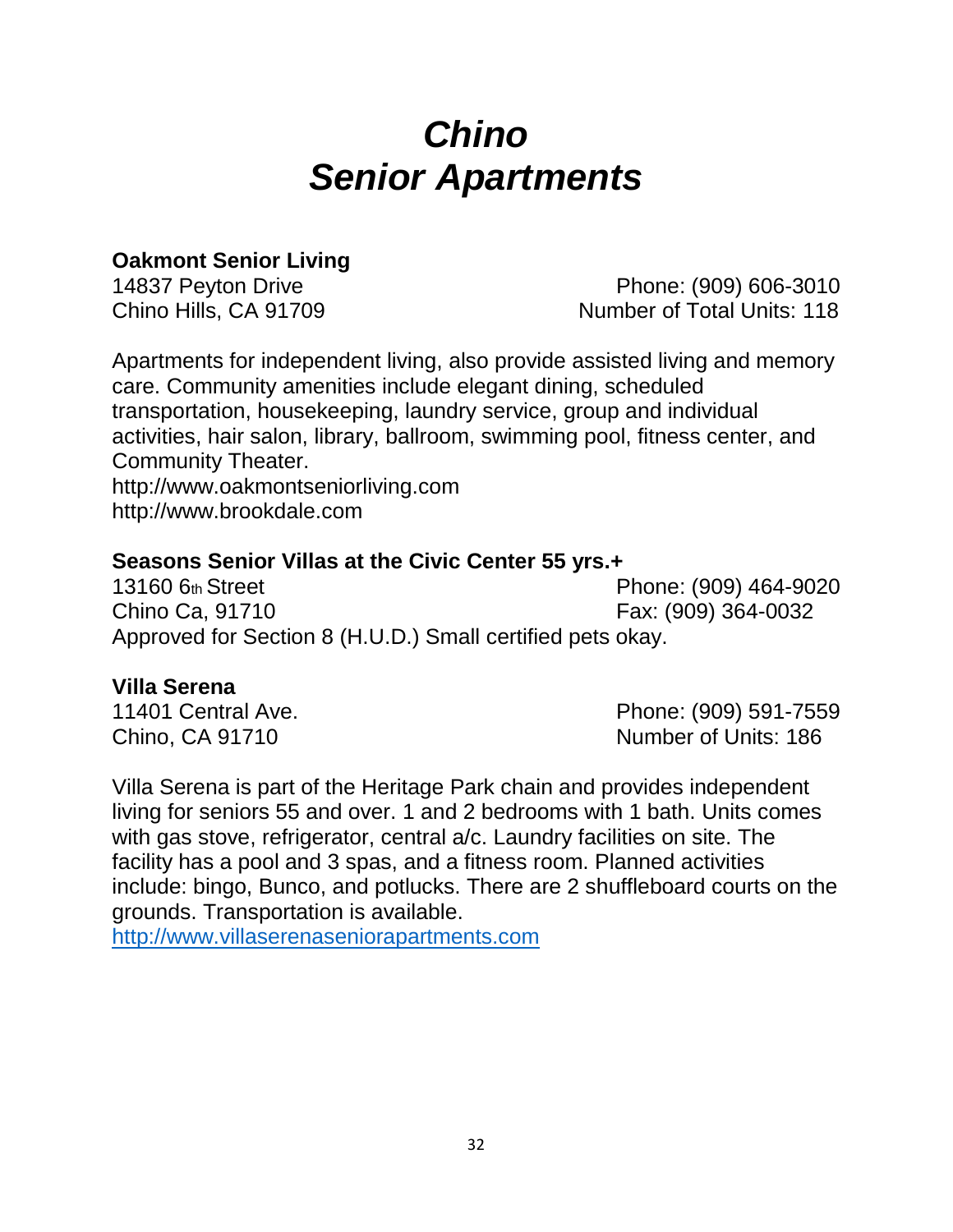# *Assisted Living*

### **Hillsborough Village**

11902 Central Avenue Phone: (909) 548-2100 Chino, CA 91710 Number of Total Units: 196

This facility provides assisted living 60 and over. Full range care. Planned activities in the clubhouse with a wide screen T.V. Meals. Housekeeping, laundry, free parking, transportation, 24-hour nursing. All utilities included except phone.

[http://www.hillsboroughvillageapts.com](http://www.hillsboroughvillageapts.com/)

### **Pacifica Senior Living Hillsborough**

11918 Central Avenue Phone: (909) 632-5317 Chino, CA 91710 Chino, Capacity: 146 State License Number: 366403332

Planned daily activities which encourage and promote the socialization, independence and dignity of each resident. One all-inclusive monthly fee includes three nutritious meals per day plus snacks and weekly housekeeping. Transportation available, LVN on duty.

### *Residential Care Facilities*

### **G C Board & Care Home**

5913 Portsmouth St. Phone: (909) 984-8597 Chino, CA 91710 Capacity: 6

### **Villa Joy Inn-Board & Care for Elderly**

3867 Durango St. Phone: (909) 591-0174 Chino, CA 91710 Capacity: 6

### **3j's Board and Care Home**

12778 Witherspoon Rd. Phone: (909) 902-9750 Chino, CA 91710 Capacity: 6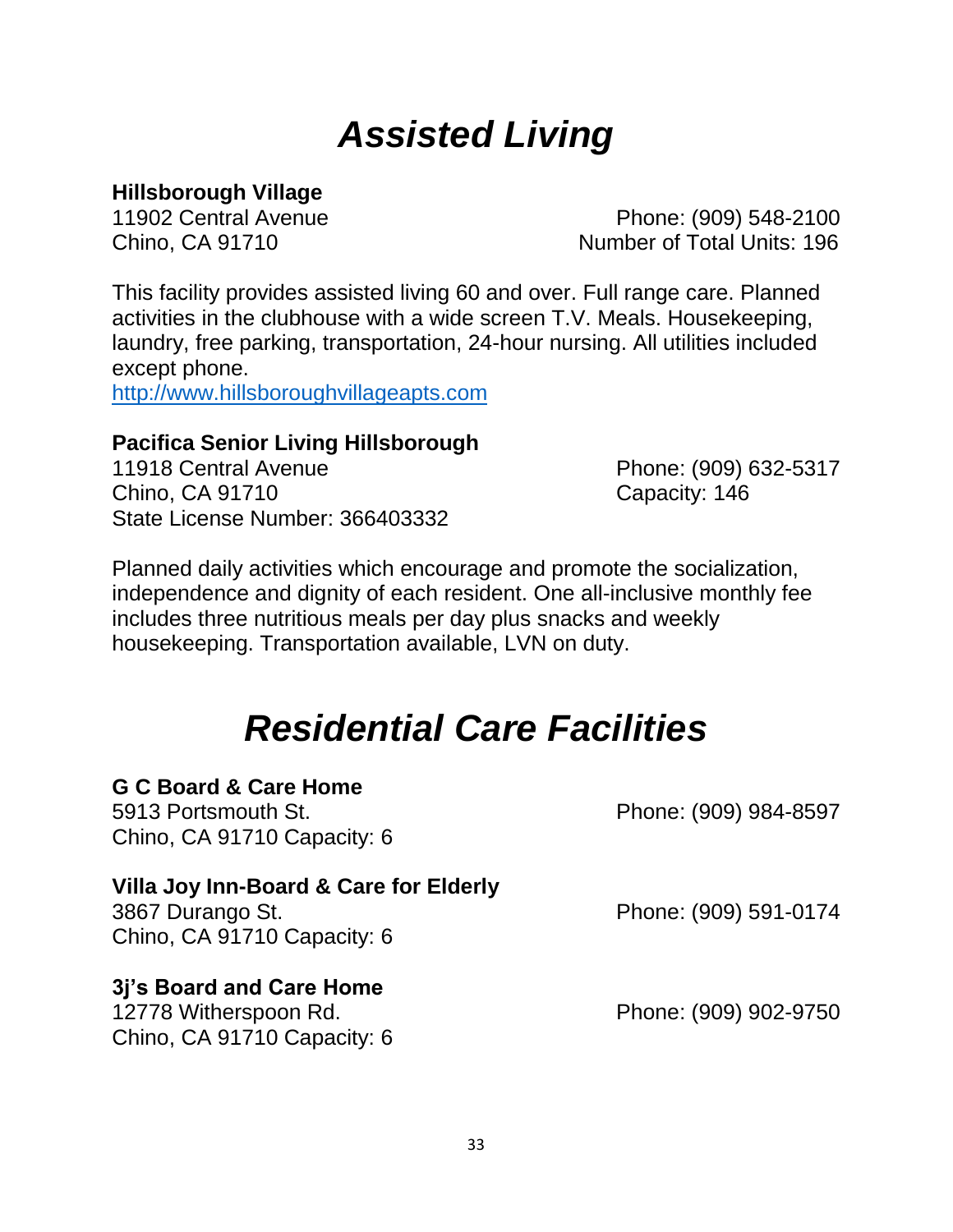# *Nursing/Convalescent Homes & Skilled Nursing Facilities*

**Jace Guest Home** 

Chino, CA 91710

11393 Yorba Ave Phone: (909) 938-1321

# *Mobile Home Parks*

### **Lamplighter Chino Mobile Home Park**

Chino, CA 91710

4400 Philadelphia St. Phone: (909) 627-3514

### *TIP:*

2-1-1 call centers are non-profit organizations specializing in providing free public information. Most 2-1-1 lines provide:

- A 24/7 Call Center
- A comprehensive database of free and low-cost health and human services available
- A free and confidential phone call
- Staffed by professional, trained, caring people who give information & referrals to appropriate resources

The 2-1-1 concept is the result of the evolution of public information thinking and the innovative marriage of technical and people power. The first experimental 2-1-1 number began operating in Atlanta, Georgia in 1997. In the year 2000, the FCC (Federal Communications Commission) finalized all of the N11's. 2-1-1 was set aside for health and human services information and referrals.

Nationwide, more than 85% or the US population has 2-1-1 available. That number is over 93% in California. San Bernardino County has 100% coverage with the singular exception of Metro Wireless, which has chosen not to pass 2-1-1 calls anywhere.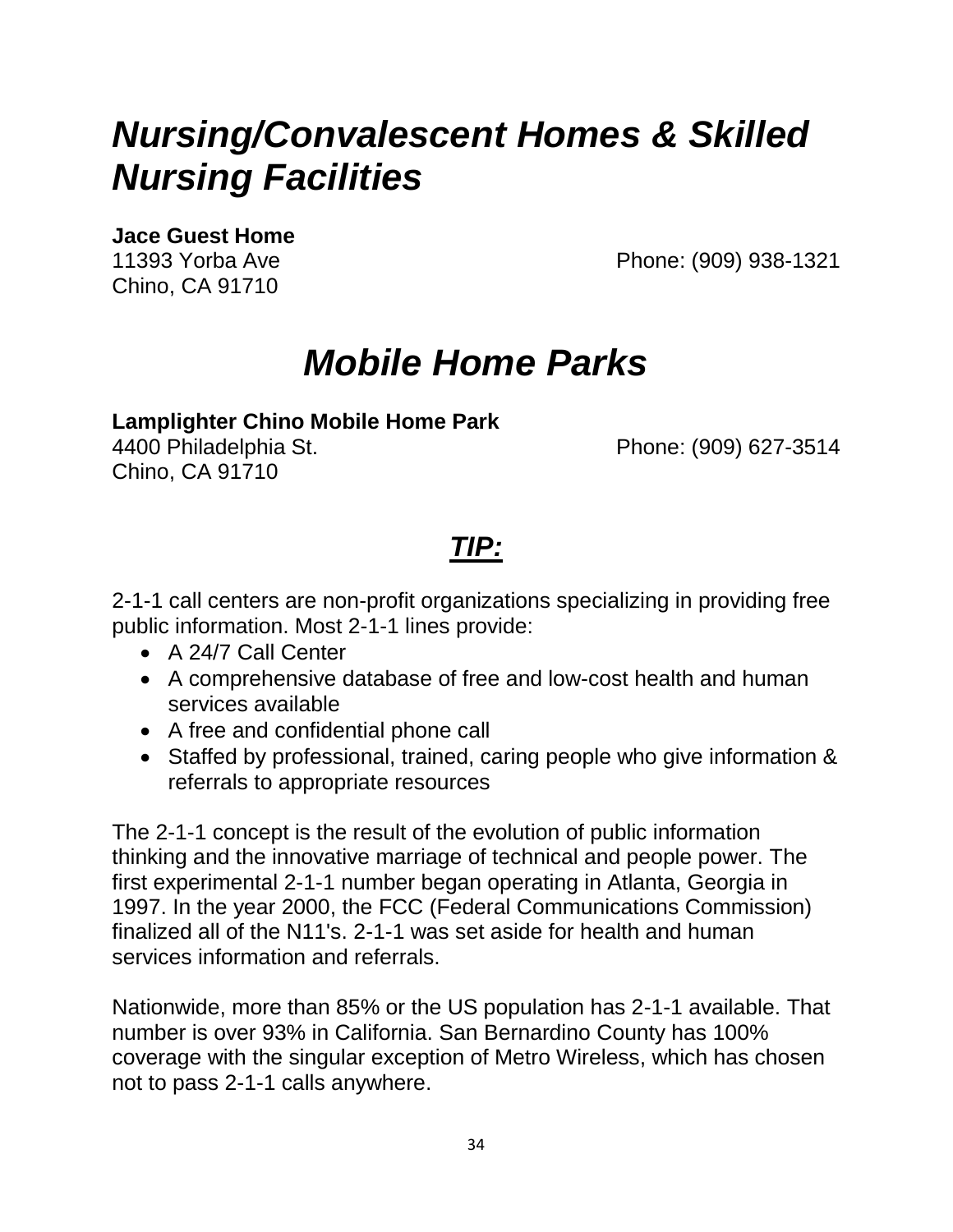**San Bernardino County** - http://www.211sb.org

**Los Angeles County** - http://www.211lacounty.org

**Riverside County** - http://www.connectriverside.org/programs-andservices/211-riverside-county

# **Fontana** *Senior Apartments*

### **Village at Sierra Senior Apt/55yrs +**

Fontana Ca, 92335

8684 Sierra Ave. **Phone: (909) 350-2188** 

1 bedroom, 1 bath units include electric stove and refrigerator. Utilities included except for electric. Tax credit available, and Section 8 approved. Community potlucks, gym and pool available. http://www.villageatsierrasenior.com

### **Redwood Terrace / 62yrs+**

8181 Redwood Ave. **Phone: (909) 428-4100** Fontana Ca, 92335 1-2-bedroom 1 bath stove, refrigerator. Clubhouse with activities. 30% of income, small pets welcomed http://www.beacopm.com

### **Nuevo Street Senior Studios/60yrs+**

8361 Nuevo Street **Phone: (909) 829-0384** Fontana Ca, 92335 All utilities paid, laundry facility available. Low income http://www.oldtimersfoundation.com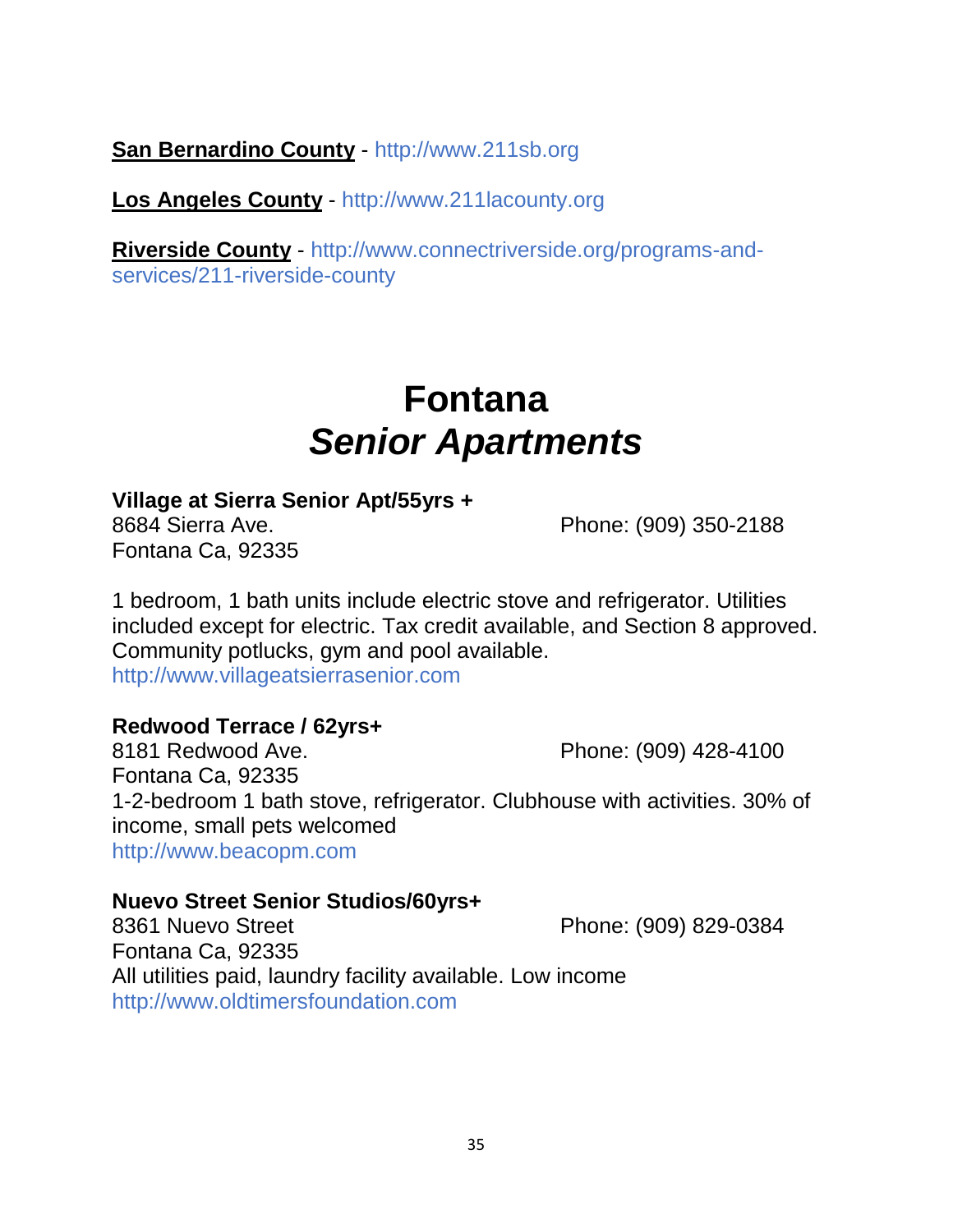### **Dino Papavero Senior Centre**

16707 Marygold Ave. Phone: (909) 350-0575 Fontana, CA 92335 Number of Units: 150, 8 Story

Section 8 approved facility for 62+ and disabled. Includes planned activities, movies and events.

### **Sunrise Senior Citizen Villa**

Fontana, CA 92336

7222 Sierra Ave. Phone: (909) 355-8522

Section 8 approved facility for 62+ seniors. Pets are welcome. Stove and refrigerator provided. Studio and 1 bed room options, 80 units. Patio area and BBQ on grounds.

### **Gardens at Sierra**

16838 Ceres Ave. 2010 16838 Ceres Ave. Fontana, CA 92335 Number of Units: 75 1BD, 18 2BD

1-2 bed Pedestrian-friendly, close to services, and near public transportation. Laundry facilities, shuffleboard, full-sized Fitness Center, Indoor and Outdoor Community Lounges, sparkling pool and spa, large BBQ deck with picnic seating, spacious Community Room on site. As well as planned activities, events and seminars. http://www.gardensatsierra@nationcore.org

### **The Fountains at Sierra 55+**

16946 Ceres Ave. Phone: (909) 854-8783 Fontana, CA 92335 Number of Units: 93

One and two-bedroom Apartment Homes to Seniors, Outdoor & Indoor Community Lounges, Courtyard, Pool & Spa Areas, Billiards, 3 Laundry Facilities, Community Room, BBQ Deck with Picnic Seating, Full Size Fitness Center, Media Room, Cozy 1 and 2 Bedroom Homes, Central Heating and Air Conditioning, Ceiling Fans, Private Patios/Balconies in Selected Units, Energy-Efficient Refrigerators, Stove Ranges, and Dishwashers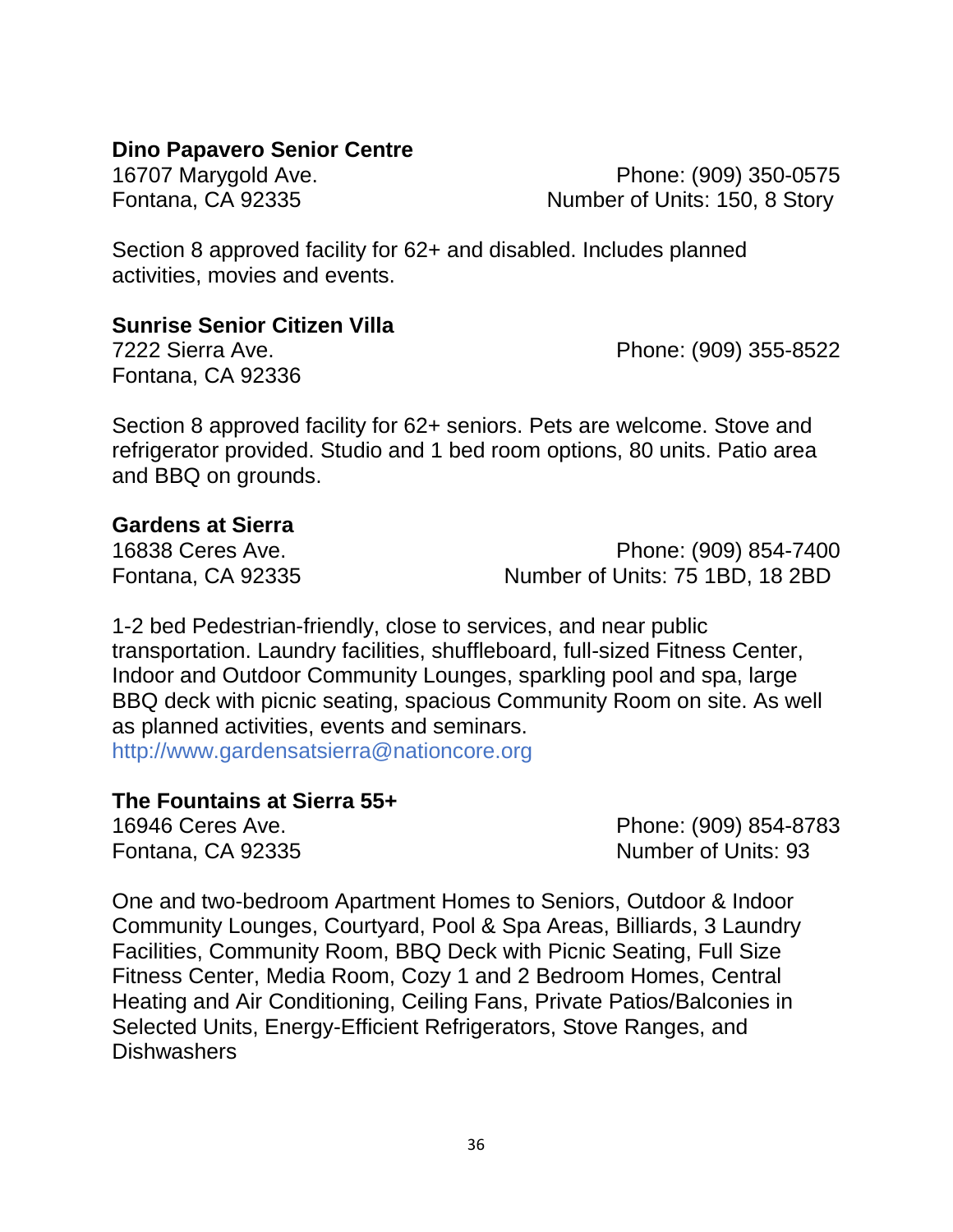# *Assisted Living*

**Marsha's Manor #2** 

Fontana, CA 92336 Capacity: 6

14572 Nevada Court Phone: (909) 355-6885

Residential Care Facility for the elderly Marsha's Manor provides its clients with a large comfortable home environment with conveniences designed to assist independence and individuality

### **Citrus Villa Retirement Care**

9448 Citrus Avenue Phone: (909) 823-0631 Fontana, CA 92335 Capacity: 100 State License Number: 360910569

Private and semi-private rooms available. Attendants on duty 24 hours a day. Three meals a day. Van transportation available as well as planned activities and a beauty salon on the premises. No pets.

| <b>Mountain View Board &amp; Care</b> |                       |
|---------------------------------------|-----------------------|
| 9073 Olive St.                        | Phone: (909) 822-5174 |
| Fontana, CA 92335                     |                       |
| <b>Fontana Gardens</b>                |                       |

8502 Calabash Ave. Phone: (909) 355-4500 Fontana, CA 92335

### **Gardens at Sierra**

16838 Ceres Ave. Phone: (909) 854-7400 Fontana, CA 92335 Number of Units: 75 1BD, 18 2BD

Pedestrian-friendly, close to services, and near public transportation, a Media Center, shuffleboard, full-sized Fitness Center, Indoor and Outdoor Community Lounges, sparkling pool and spa, large BBQ deck with picnic seating, spacious Community Room, planned activities, events, seminars.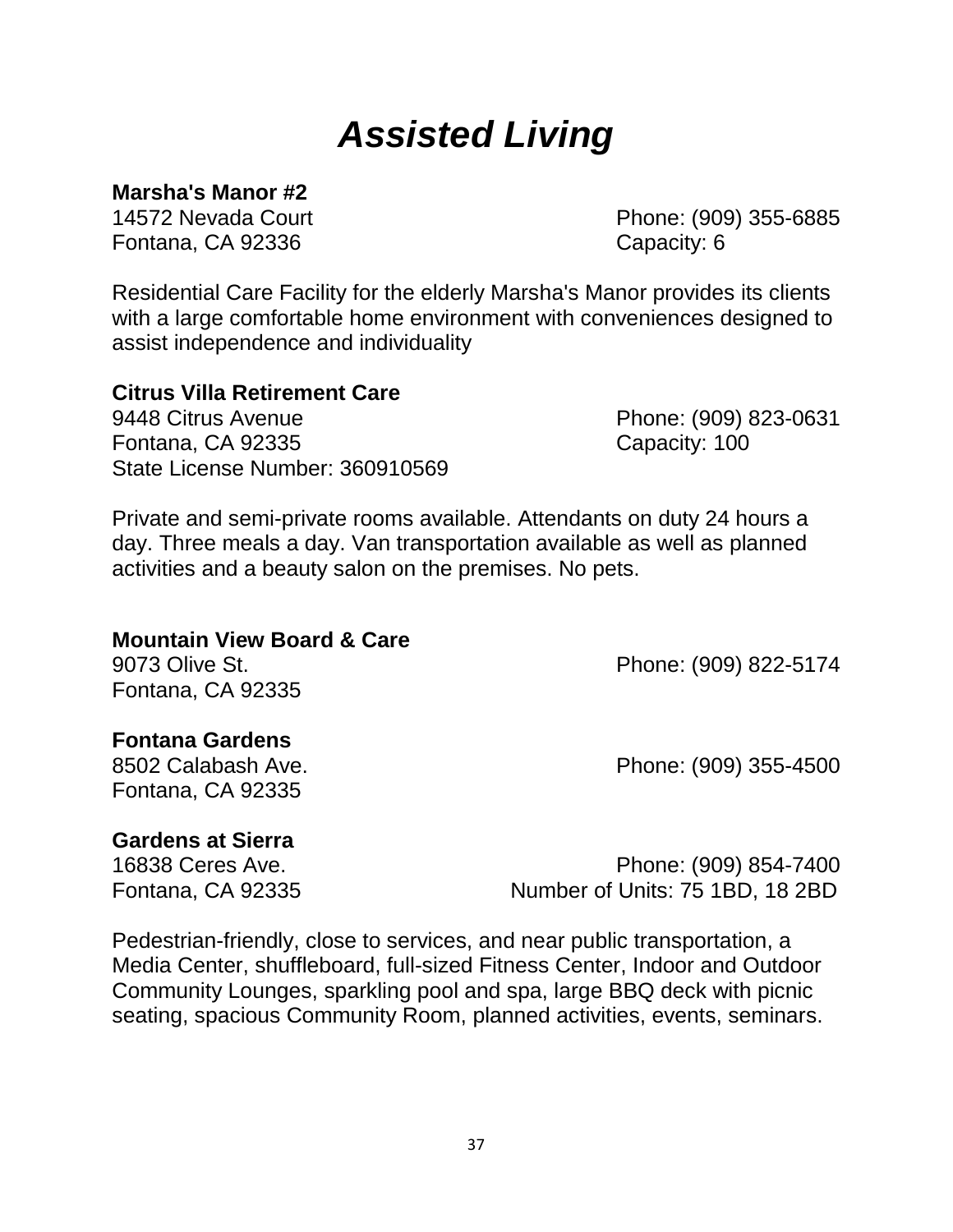### **Comfort Home**

7101 Verdugo Place Phone: (909) 349-0998 Fontana, Ca 92336 **Capacity: 6 beds** State License number: 366424587

A licensed Dementia and Hospice care facility with accessible medical support. We provide care and personalized service to seniors who need assistance with daily living. [www.comforthomercfe.com](http://www.comforthomercfe.com/)

# *Nursing/Convalescent Homes & Skilled Nursing Facilities*

### **Citrus Nursing Center**

9440 Citrus Avenue Phone: (909) 823-3481 Fontana, CA 92335 Capacity: 99 State License Number: 240000127

Private and semi-private rooms available. Transportation available. Medicare/Medi-Cal accepted as well as some private insurance. Attendants on duty 24 hours.

[http://www.citrusnursing.com](http://www.citrusnursing.com/)

### *Mobile Home Parks*

#### **Aloha Mobile Home Park**

8239 Cottonwood Ave. **Phone: (909) 829-8027** Fontana, CA 92337

#### **Fontana Mobile Home Park**

Fontana, CA 92337

#### **Sierra Mobile Estates**

Fontana, CA 92337

15798 Slover Ave. 2010 16:30 Phone: (909) 823-5928

17333 Valley Blvd. Phone: (909) 823-0988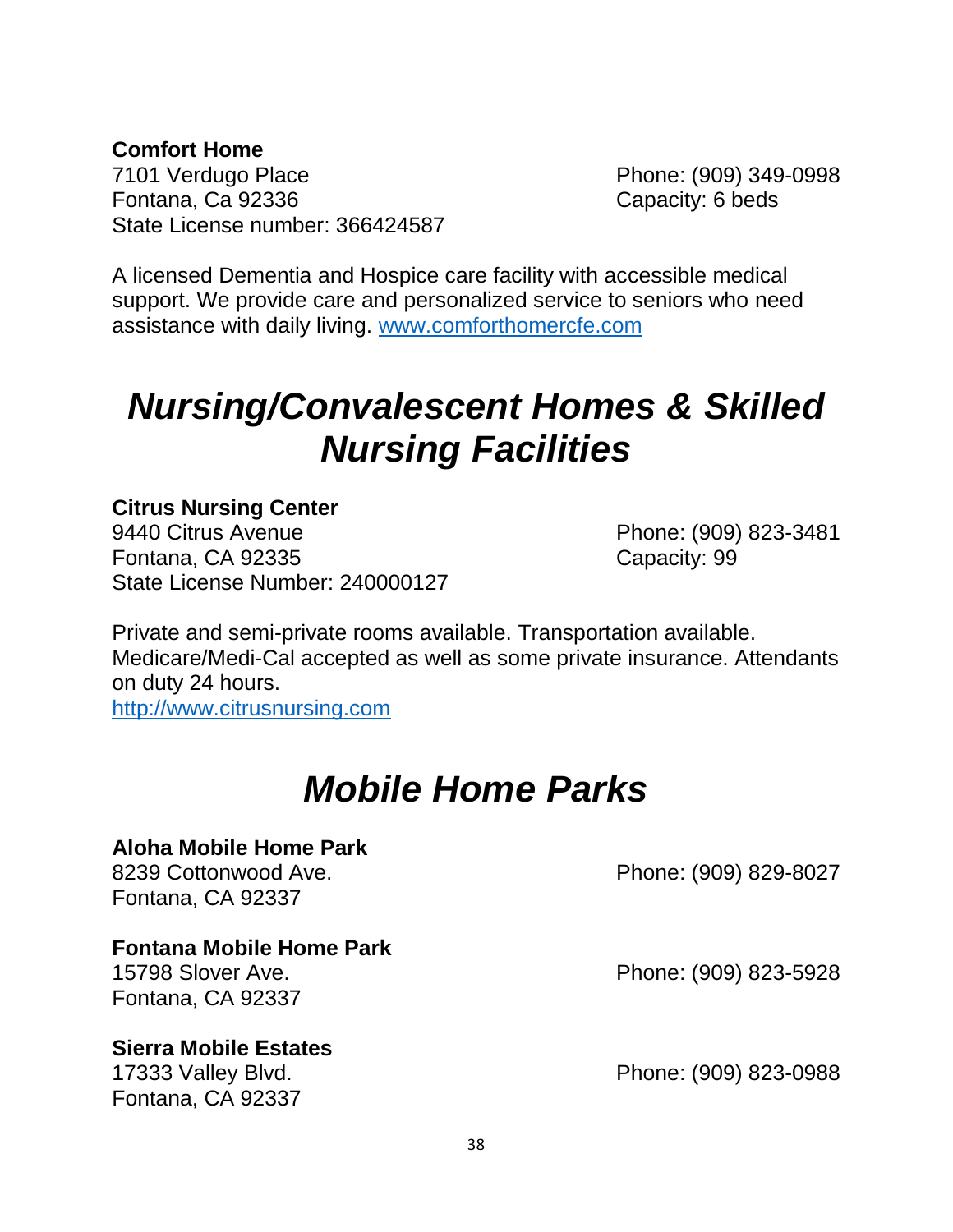### **Respite Care**

Some nursing homes and hospice care facilities may provide respite care. Respite care is a very short inpatient stay given to a hospice patient so that the usual care-giver can rest. Medicare covers respite care for up to five days if you are getting covered hospice care. Room and board are covered for inpatient respite care and during short-term hospital stays.

Get more information about Medicare coverage of hospice care and who qualifies in booklet **Medicare Hospice Benefits**. To get a free copy call 1- 800-MEDICARE (1-800-633-4227). TTY users should call 1-877-486-2048. MediCare.Gov

# *Claremont / La Verne Assisted Living*

### **Claremont Place Senior Living**

Claremont, CA 91711 Claremont, CA 91711

120 W San Jose Ave. **Phone: (909) 962-8491** 

Assistant living-provided apartments, Semi-private and private rooms, Private pay only. Provides meals, planned activities, bus service, laundry and housekeeping. http://www.claremontplace.com

### **Claremont Manor Retirement Home**

650 Harrison Avenue Phone: (909) 626-1227 Claremont, CA 91711 Claremont, CA 91711 State License Number: 191505092

There are three levels of care at Claremont Manor. For the more active senior, independent living is stressed. Transportation is provided and there are planned activities. Housekeeping and linens are supplied. Utilities are paid except for the telephone. Three meals a day are furnished. There is emergency nursing available. http://www.claremontmanor.org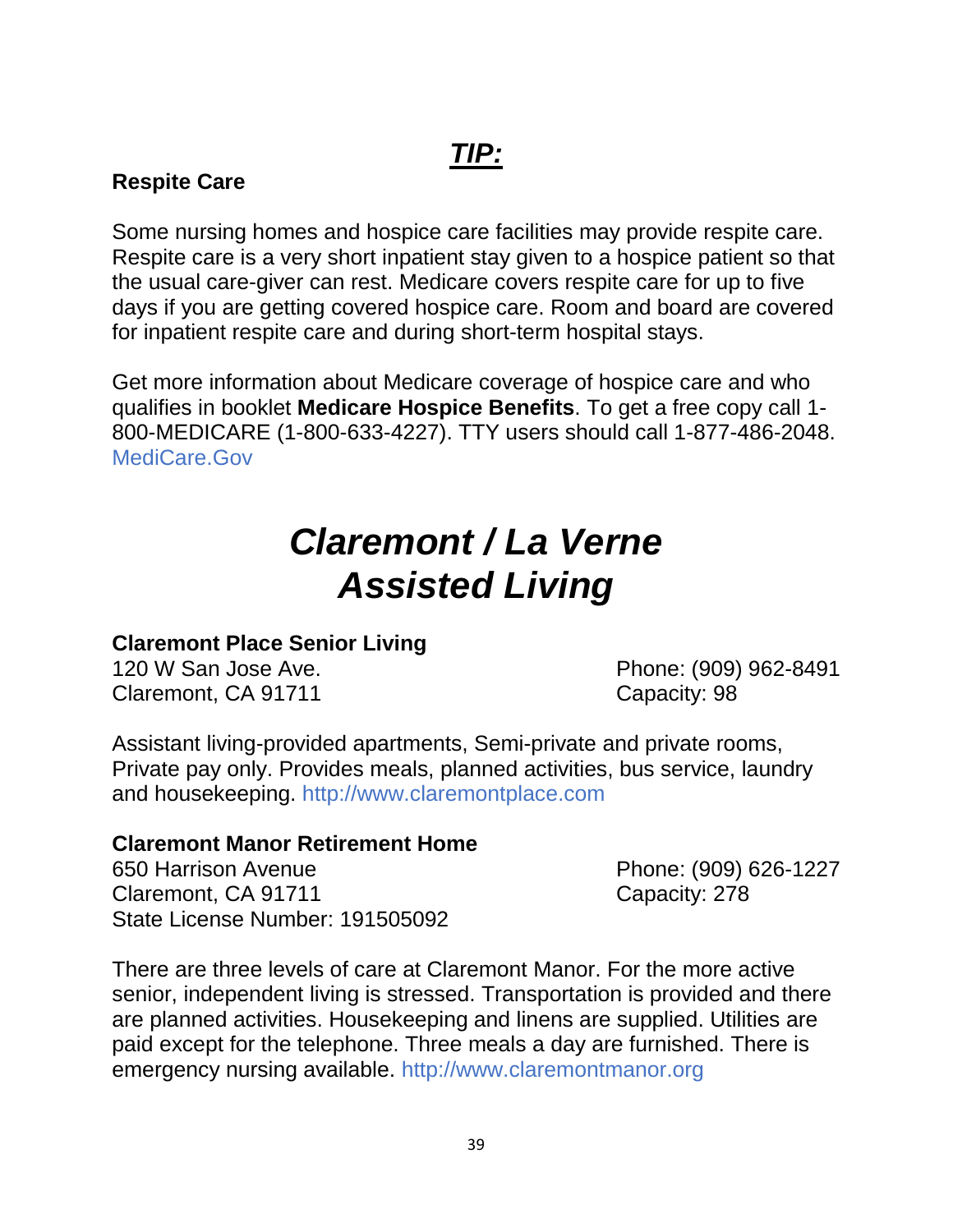### **Oak Park Manor**

501 South College Ave. **Phone: (909) 626-0117** Claremont, CA 91711 Claremont, CA 91711 State License Number: 191597737

Residential care facility offering semi-private and private rooms. Personal care services provided. Some transportation available. Three meals and snacks as well as laundry and housekeeping provided. Medi-Cal accepted, no pets.

### **Sunrise Assisted Living**

2053 North Towne Ave. Phone: (909) 398-4688 Claremont, CA 91711 Claremont, CA 91711 http://www.sunriseseniorliving.com

#### **Hillcrest**

2705 Mountain View Drive Phone: (909) 392-4375 La Verne, Ca 91750 State License Number: 191501662

Offers four levels of care plus a 78-bed Convalescent Hospital. Planned activities as well as 24-hour emergency service and nursing care if needed. Depending on the living space chosen, dining, housekeeping and linen services are provided. Transportation is also available.

http://www.livingathillcrest.org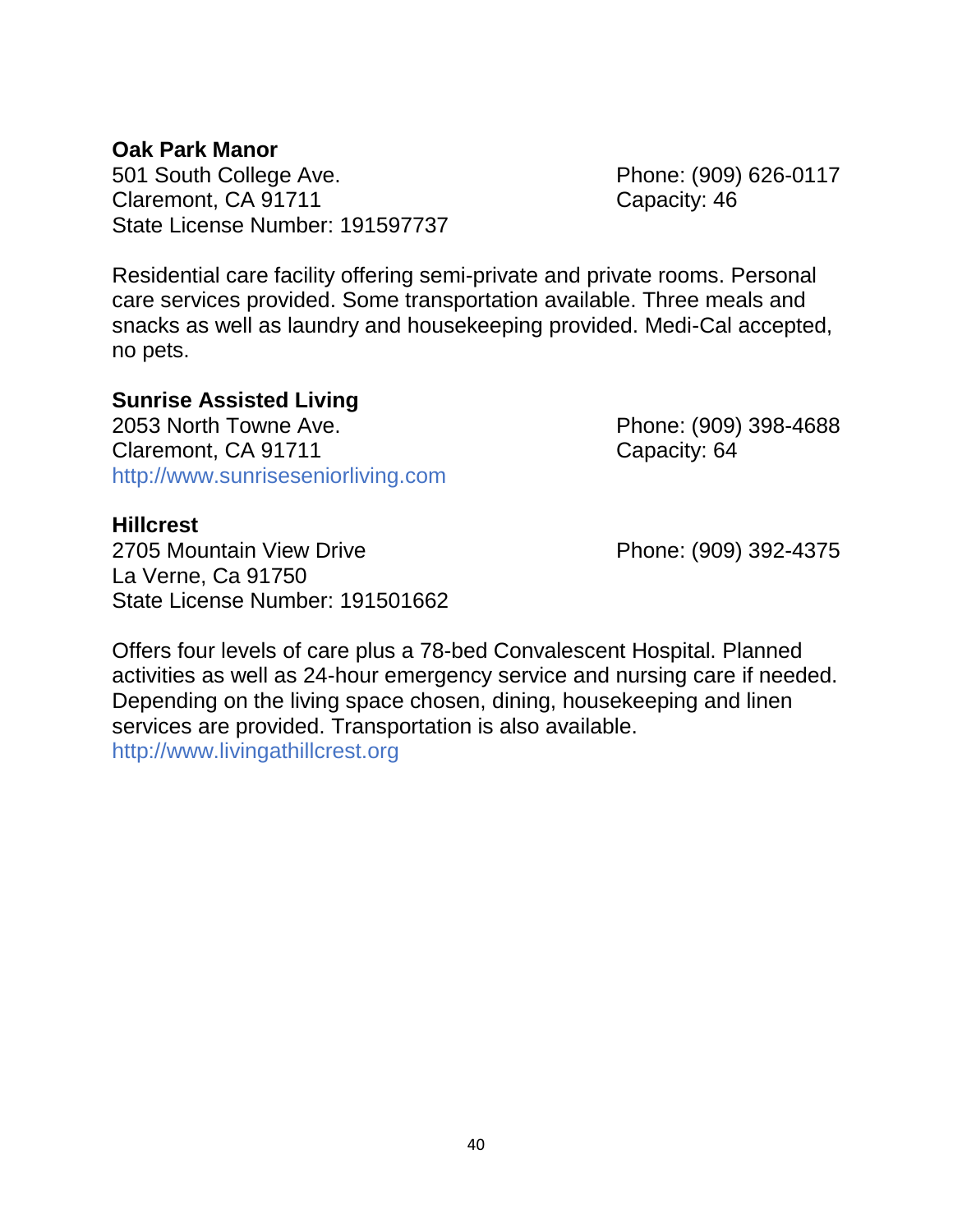# *Residential Care Facilities*

### **Claremont Manor Retirement Home**

650 West Harrison Avenue Phone: (909) 626-1227 Claremont, CA 91711 Claremont, CA 91711 State License Number: 191505092

"The Lodge" represents the middle care level within Claremont Manor. There is a 24-hour staff and personal care is provided. Meals and snacks served. Housekeeping provided.

### **Mountain View Guest Home**

715 Base Line Road Phone: (909) 625-2557 Claremont, CA 91711 or (909) 626-6633 Capacity: 6 State License Number: 197801605

Specializing in Alzheimer's patients and Dementia patients. Each room is semi-private with intermediate care provided. This facility is able to handle non-ambulatory patients as well as incontinence. Laundry and housekeeping provided as well as planned activities. [http://www.mvcenters.com](http://www.mvcenters.com/)

# *Nursing/Convalescent Homes & Skilled Nursing Facilities*

### **Claremont Manor Health Care Center**

650 West Harrison Avenue Phone: (909) 626-3490 Claremont, CA 91711 Claremont, CA 91711

State License Number: 950000024 The third level of care provided at Claremont Manor is a skilled nursing facility.